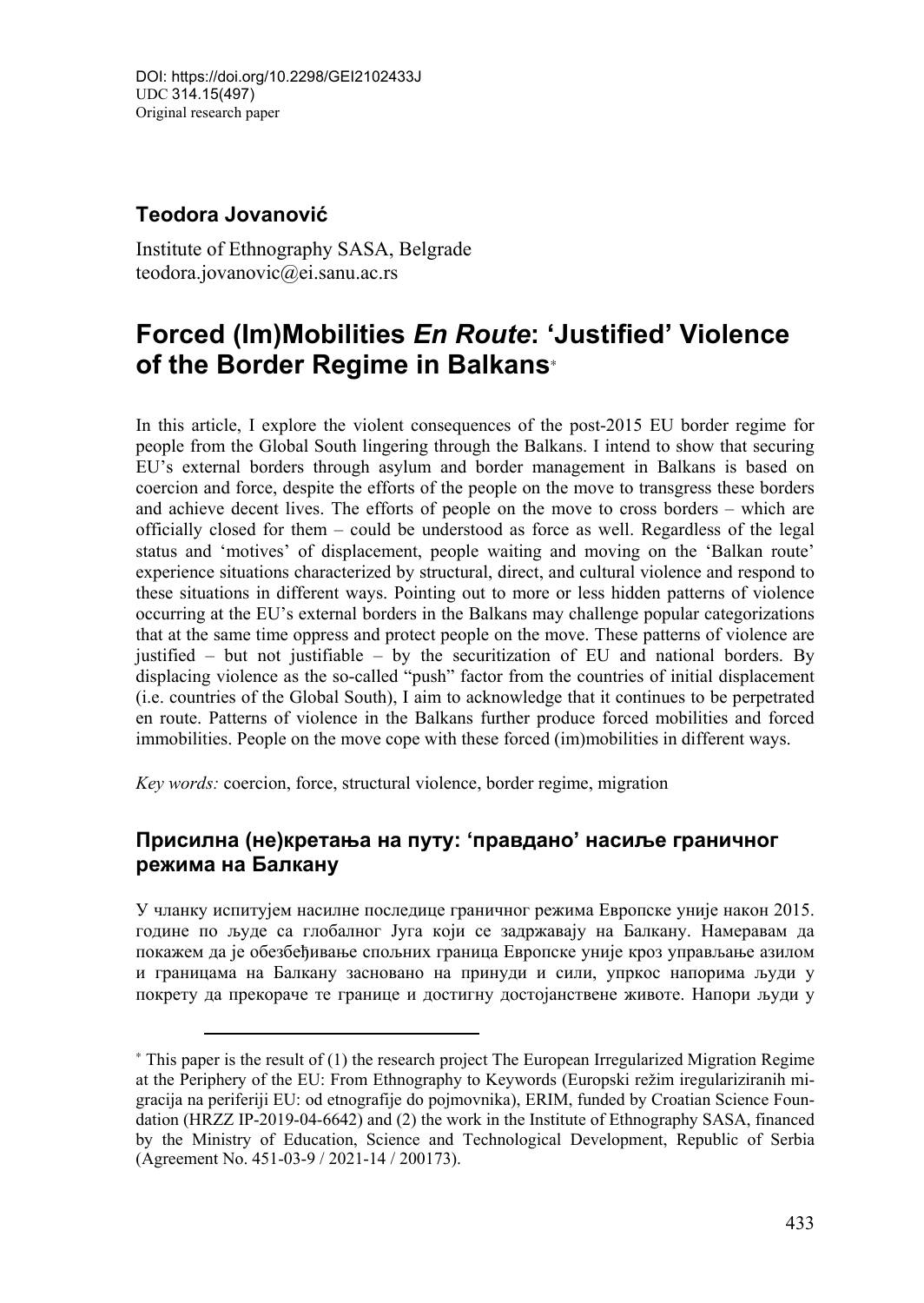покрету да пређу границе – које су званично затворене за њих – такође могу да се разумеју као сила. Без обзира на то какви су им правни статуси и 'мотиви' расељавања, људи који чекају и крећу се 'Балканском рутом' проживљавају ситуације обојене структурним, директним и културним насиљем, и на различите начине реагују на те ситуације. Указивањем на мање или више скривене обрасце насиља који се јављају дуж спољних граница Европске уније на Балкану, могу се преиспитати популарне категоризације које, у исто време, угњетавају и штите људе у покрету. Ти обрасци насиља су правдани – али не и оправдани – секуритизацијом националних граница и граница Европске уније. Премештањем насиља као тзв. пуш фактора из земаља иницијалног поласка (тј. земаља глобалног Југа), намеравам да укажем да се насиље наставља током пута. Обрасци насиља на Балкану даље производе присилна кретања и присилна не-кретања. Људи у покрету се носе са тим присилним (не)кретањима на различите начине.

*Кључне речи:* принуда, сила, структурно насиље, гранични режим, миграције

## **Introduction**

During one of my visits to the asylum centers in Serbia, I talked to a married couple from Iran waiting for the acceptance of asylum application. Since their English and my Farsi knowledge were insufficient to have a fluent conversation, their asylum center companion from Afghanistan, Aaqil,<sup>1</sup> helped us in mediation. Our conversation spontaneously led us towards the discussion about the securitization of borders, forced and voluntary migration, humanitarian protection, asylum, and agency. The husband, Yaser, was explaining to me how "all countries have the responsibility to keep the border, to keep the security, national security" and how the asylum procedure works in general: "when they arrive to some place, they [refugees] must apply for asylum. Because they [those who have the responsibility] close the border. They don't allow to all refugees that they go to Europe. They can not trust all people". Gohar, the wife, said: "They, Serbia, European Union, or some other country, must separate those who leave their country for economic issue and those who leave the country about religious problem or political problem, they must divide these two, separate these two issue". Yaser shared that their asylum procedure takes a long time: "Especially in Serbia they accept single people and they don't accept families. It takes a lot of time. It is easier for single people." I asked if it is always that easy to separate these two "issues". Yaser explained: "Most of people who stay here [asylum center], they all the time talk about better life, especially in Germany, in Europe, in European country. Because of this reason, we know that all of people who stay here they come just for economical issue. They all the time think about money [...] Real refugee never talk about this." Gohar explained: "Most of the people here wait for money to go to other country. We don't have any problem with these people."

<sup>&</sup>lt;sup>1</sup> All personal names have been changed.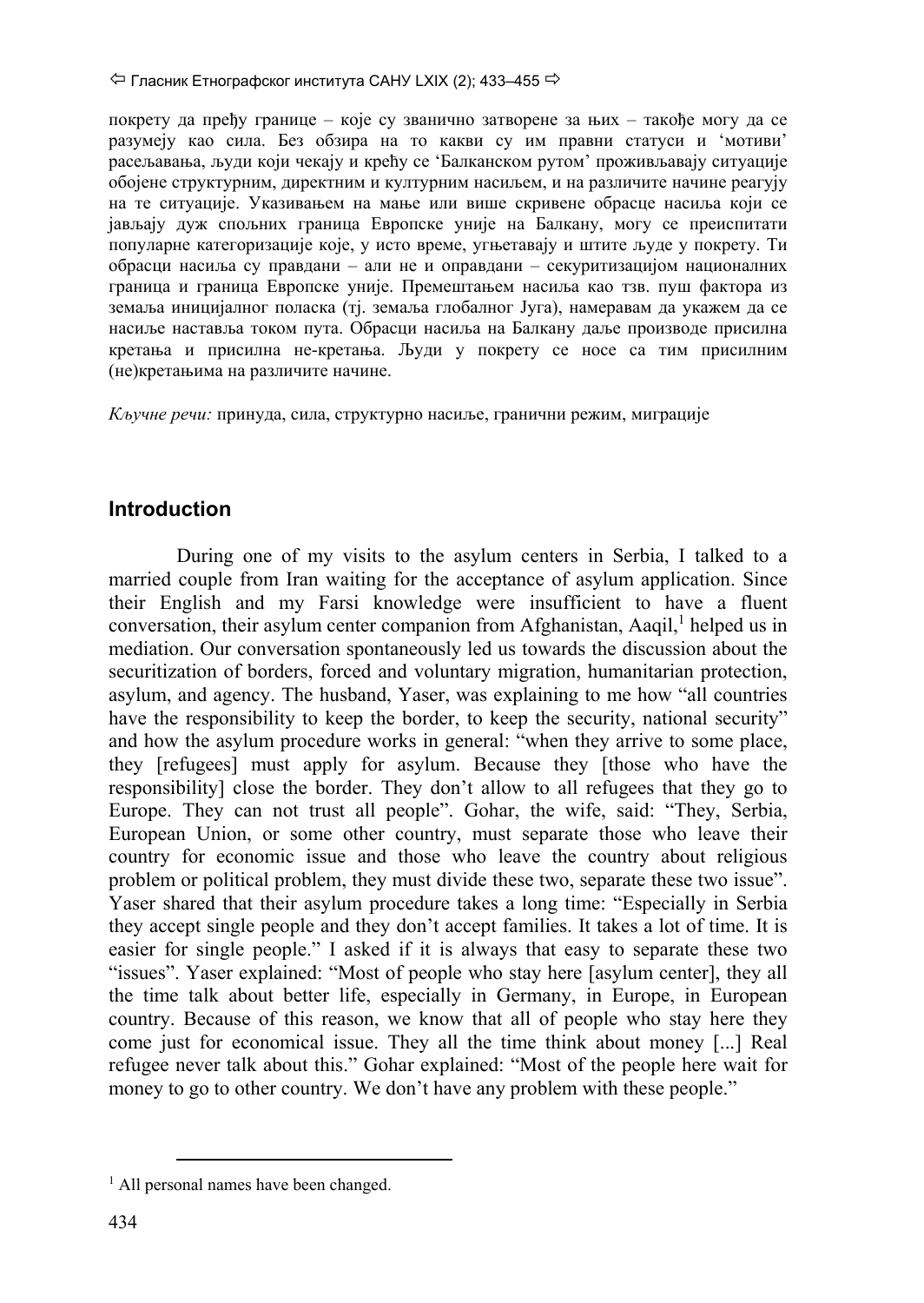Shortly afterward, our conversation was interrupted. Aaqil and I exchanged looks and smiled at each other. The two of us had different reasons for exchanging looks. We discussed them later. The claim that it is easier for "single people" affected him, because he was himself one of these people, meaning that he was currently alone on a journey, without partner, relatives or offsprings.<sup>2</sup> He felt called out, because his journey has been difficult. On the other hand, I was influenced by the narrative because of the idea that there is a clear-cut distinction between "refugees" and "economic migrants". That idea has been occupying my academic attention.

**\*\*\*** 

This paper is an attempt to outline different and entangled forms of forced (im)mobilities along the EU's external borders in Balkans linked with patterns of violence embedded in the securitization of migration. The ethnographic insights interpreted in this paper are selected from the ongoing research in Serbia that I have been conducting since 2018, but also from short-term field visits in Croatia. Ethnographic material has been collected through my PhD research and ERIM collective regional research project.<sup>3</sup> The analysis in this paper is focused on Serbia, but some parallels are made with Croatia to show the connections composing the border regime in the Balkans. The ethnographic material includes semi-structured interviews, informal conversations, fieldwork notes, and secondary data. I have interviewed people on the move,<sup>4</sup> representatives of governmental, nongovernmental, and activist organizations, staff in schools in which children from reception and asylum centers are enrolled, and local population in towns where people on move are present. During the fieldwork, I have encountered many people and informally spoke to them. I have visited sites where people on the move reside, socialize, or spend time, including different kinds of official collective centers, informal settlements, asylum seekers' homes, schools, humanitarian aid centers,

<sup>&</sup>lt;sup>2</sup> "The word "single" refers to the status of migrants during their journey and does not necessary reflect marital status. "Singles" are young, male travelers in the migration jargon (cf. Rydzewski 2020, 75).

<sup>&</sup>lt;sup>3</sup> Research project "The European Irregularized Migration Regime at the Periphery of the EU: from Ethnography to Keywords" (ERIM) strives to document and analyse irregularized migrations in the transnational space formed by migratory movements that in various directions cross borders between Croatia, Slovenia, Serbia etc. Based on the multi-sited ethnographic research, research associates aim to encompass the levels and experiences of different agents. By distancing from the notion that the migration regime is a signifier of the abstract and monolithic power of the state, ERIM approaches the irregularized migration regime as a dynamic field of heterogeneous and even opposed practices and interactions of various actors that are articulated in specific ways on the peripheries of the EU (see https://erim.ief.hr/en/).

<sup>4</sup> In this paper, I use the term "people on the move" to avoid dividing people according to their motives for migration (refugee/migrant binary logic) and to encopmass people whose presence is both irregularized ("irregular", "unregistred" foreigners) and regularized (asylum seekers, holders of refugee status/humanitarian protection/subsidiary protection).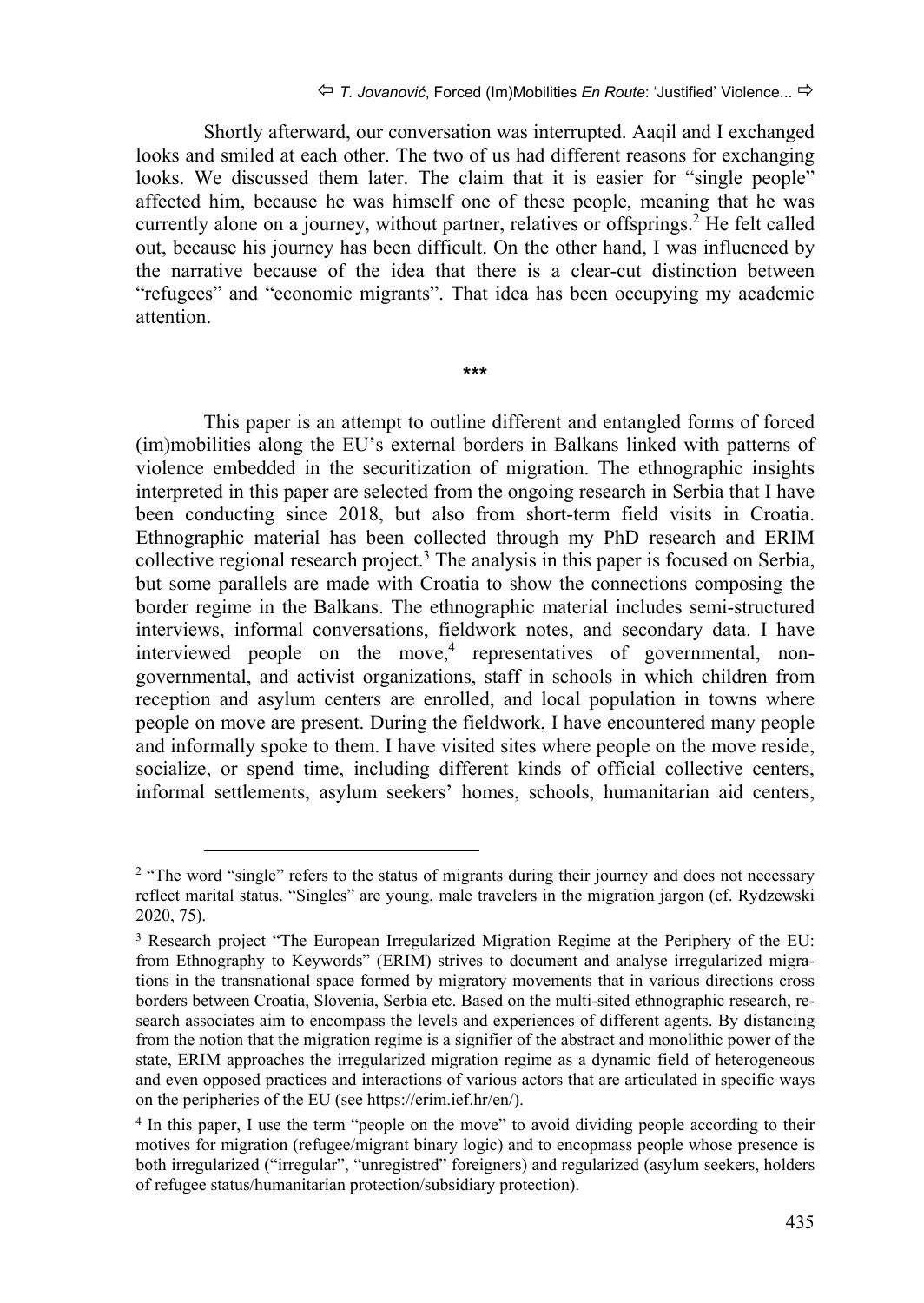parks, bus stations, cafes, and streets. These encounters and observations were documented in a fieldwork diary. Also, I have reviewed many reports, legal documents, and academic articles which contain valuable secondary data.

In the first subsection, I will question the theoretical meaning of force and coercion in critical forced migration and border regime studies. The notion of forced migration has been politicized and misused as a tool for the securitization of migration. I will present the line of argumentation that acknowledges the existence of violence and forceful constraints *en route*. Also, I will employ notions of agency and subjectivity to argue that cross-border movements are simultaneously subjects and objects of force. In the second subsection, I will address the securitization of migration and point out to instrumental character of violence, perpetrated in the name of security and care. The third subsection contains accounts of various spaces of containment in Serbia and Croatia that I have visited during the ethnographic fieldwork: asylum, (transit) reception, and detention centers. The encampment and asylum policies in the countries of the externalized EU border regime are a way to enforce immobility on people rather than to provide protection. Forced immobilities along the Balkans are heterogeneous, forming a continuum of containment. In the fourth subsection, I will map forms of forced movements within the border regime in the Balkans and the EU: forced relocations within the states, practices of 'pushbacks', and lawful deportations. I will question whether the reactional and autonomous practice of 'game' and the policies of assisted voluntary returns could be understood as forced mobilities as well. In conclusion, I will emphasize that both forced mobilities and immobilities are products of violence justified by the securitization of migration.

## **Questioning Force and Coercion in Forced Migration and Border Regime Studies**

Coercion and force are undoubtedly among the most central concepts in the contemporary understanding of different 'categories' of migration, and specifically in the popular distinction between forced and voluntary migration. In this paper, I adopt the "enforcement approach" to coercion, which regards coercion as "a kind of activity by a powerful agent, which creates and then utilizes a significant disparity in power over another, in order to constrain or alter the latter's possibilities for action"; through enforceable constraints, exemplified by the use of force and violence, the powerful agent aims to determine what the coerced agent will or will not do (see Anderson 2010). In order to distinguish force from violence and coercion, I use the definition of "force" as the energy released by physical or social movements (Arendt 1970, 44–45; Bufacchi 2005, 196). Both coercion and force are conceptually interwoven with the notion of violence, which is understood here as a vicious cycle (Galtung 1990) rather than an isolated act of physical violation.

Here, we may ask: what is the "force" that makes people move involuntarily? Where does this force start and end? The "force" that makes people move against their will is conventionally framed as a "well-founded fear of persecution" like it was defined by UNHCR in *the 1951 Convention Relating to the Status of*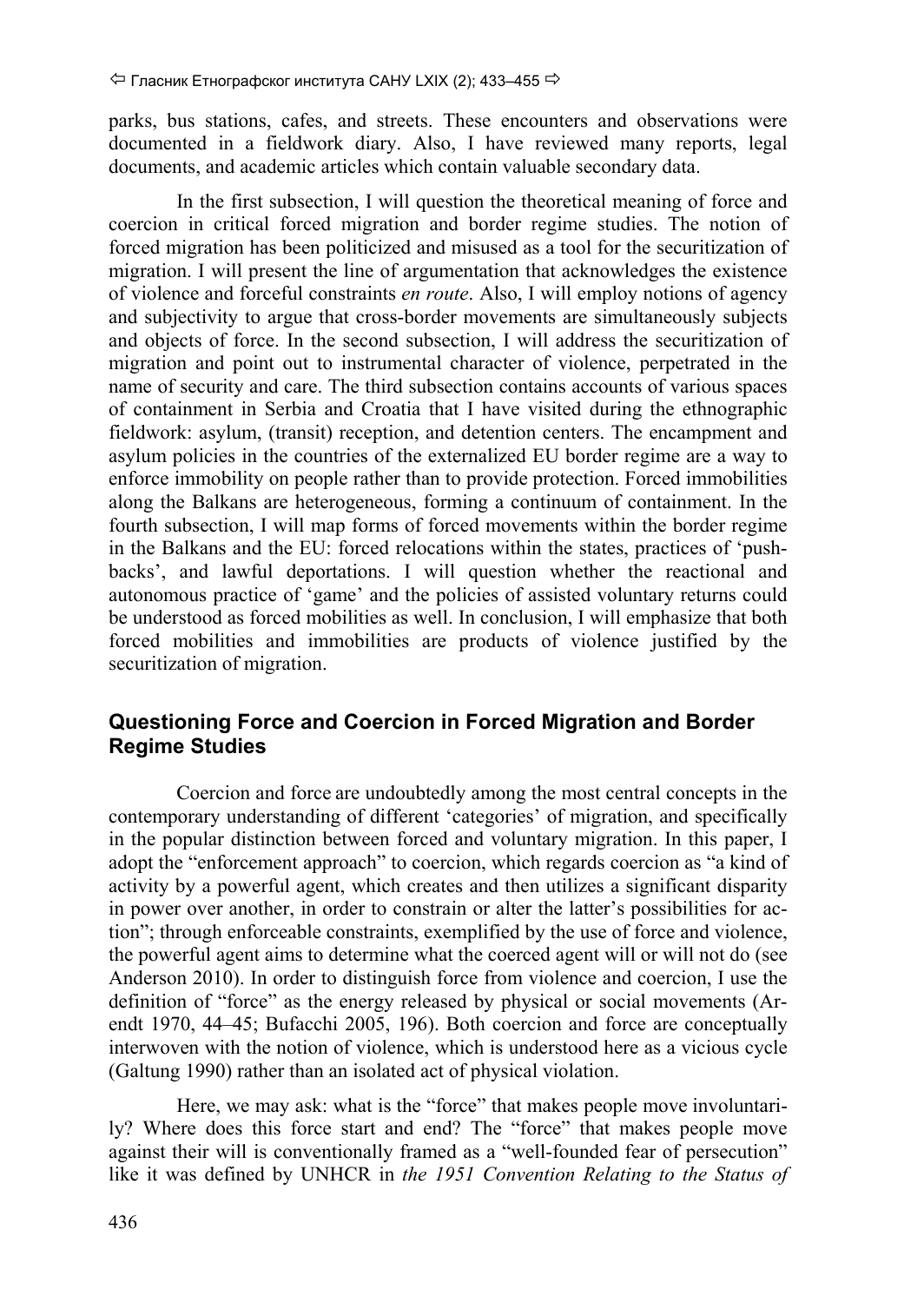*Refugees and its 1967 Protocol.* In the framework of international protection, the reason for persecution must be connected to race, religion, nationality, membership of a particular social group or political opinion. People are granted with asylum when they "prove" that their "well-founded fear of persecution" is justified. Critically-oriented scholars researching forced migration have tried to go beyond seeing the reality through the lens of the UNHCR and expanded this understanding of force/coercion to other factors such as environmental catastrophes, accelerated development, material deprivation, hunger, and civil unrest (Glasman 2017, Zetter 2007). Others emphasized that *non-migration* may also be forced and introduced the concept of "involuntary immobility" (Lubkemann 2008).

Today, scholars mostly agree that elements of force and will exist in many mobilities along the forced-voluntary migration continuum, and that "categories" – such as "forced" and "voluntary" migration, which divide people on the move according to their motivations for displacement – are in fact employed to control and manage migration (e.g. Faist 2018, 419, Zetter 2007).<sup>5</sup> Although the clear-cut distinction between forced and voluntary migration, often articulated as a distinction between refugees and economic migrants, has been disputed, it survives in many discourses about migration – academic, humanitarian, securitarian, legal, political, public, and populist in particular. Extracting academic knowledge from the narratives of people on the move suffering different kinds of violence could easily turn into exploitation of 'voices', perpetuating the framework of law and governance that demand from people to constantly give account of themselves (Cabot 2019, Khosravi 2018). Bearing in mind ethical and political risks of interpreting the narratives of people subjected to different forms of violence, I reflect upon gathered ethnographic material and academic interpretations as a set of contextual, situational, conflicted, incomplete and imperfect fragments of researched realities.

In the introductory vignette, I illustrated that this distinction forced/voluntary migration may be internalized by people on the move as well. This "binary logic", grounded in the international refugee protection regime, has become a norm, repeatedly used to delegitimize the majority of contemporary transnational migration movements (Scheel, Garreli & Tazzioli 2015, 72). The "internalization of norms" by people subordinated by power does not necessarily imply acceptance of its' terms, but brings to the fore the issues of subjectivity and agency (Butler 1997). Also, the economic/political migrant binary reflects an ideological presupposition of liberalism that disembeds the 'economic' from the 'political' and makes 'the economy' appear as force-free (Apostolova 2016, 35). Coercive and voluntary factors are usually perceived regarding the initial moment of displacement, as if such moment exists as discrete and definitive point in time.

There have been attempts to interpret repatriation practices within the forced migration framework (e.g. Gibney 2013; Sökefeld 2020). These attempts are somehow ironic and paradoxical. The binary logic of migration management is

<sup>5</sup> For a critique of conceptual relativization of force factor in forced migration see Mandić (2021).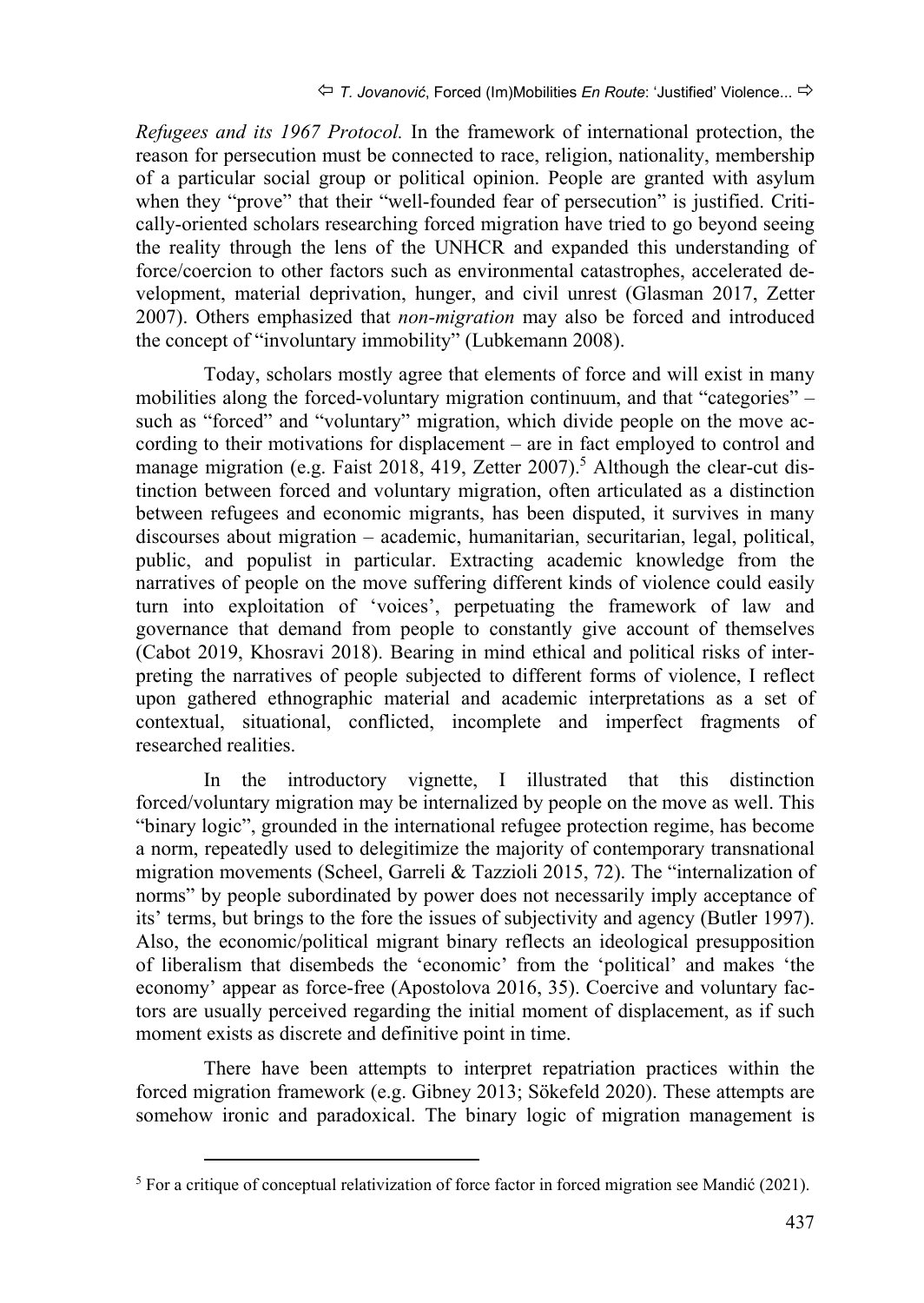challenged by using the same underpinning terminology. Gibney (2013) argued that, contrary to usual perception in migration scholarship, deportation could be understood as a form of forced migration; the practice of deportation as a lawful expulsion draws its legitimacy from law and the principles of liberal-statist world order. Sökefeld (2020) demonstrated that force plays multiple roles in the trajectories of people on the move and that 'voluntariness' of the so-called assisted voluntary return is also highly disputable because people could be unable to withstand the uncertainty and structural violence of refugee regimes, being in the "condition of deportability" (De Genova 2002). 'Voluntariness' of voluntary returns is performatively constructed by the principles of modern bureaucratic power and may be understood as "forced choice" (Cleton & Chauvin 2020).

I want to continue the line of argumentation that *displaces* the matters of force and coercion outside the initial moment of departure from the countries of the Global South, and beyond the classifications imposed by refugee protection regimes. As someone who encountered many people on their way to the EU, in countries that are commonly labeled as "transit", I began to notice how they experience various kinds of force, coercion, and violence while being constantly blamed for opportunism – i.e. that they are illegitimate, economic migrants.

"Transit migration" and "transit countries" are highly politicized and blurred concepts as well (Düvell 2012). These concepts are politicized in a way that they reinforce the efforts of the EU to externalize migration control and integrate non-EU countries into the EU border regime. The formalization of the 'transit' corridor known as the 'Balkan route' was an attempt to regularize and impose control on transnational migration movements going from Turkey to Western and Central Europe, while the closure of the formalized corridor was largely perceived as the ultimate end to unwanted movements across the territories of Balkan states (Stojić Mitrović, Ahmetašević, Beznec & Kurnik 2020). Discourses around the 'Balkan route' and 'Western Balkans' countries represent a paradigmatic example of the politicization of transit. The border regime in Balkans is understood as a modality of the EU border regime (on the genealogy and contextualization of the Balkan route, see Hameršak, Hess, Speer & Stojić Mitrović 2020).<sup>6</sup>

In autonomy of migration theory, migration is portrayed as *a* force, equally as, or even more than *the subject of* force. The concept of border regimes was introduced as a critique of the concept of the Fortress of Europe, to encourage "thinking about borders no longer in metaphors of 'walls', but rather as highly perforated systems or regimes" (Tsianos and Karakayali 2010, 378). These perforated regimes are often disrupted by autonomous movements conceived as a collective force or collective agency (Casas‐Cortes, Cobarrubias & Pickles 2015, 899; see also Hess & Kasparek 2017, 60; Stojić Mitrović & Vilenica 2019, 553). Previous ethnographic research showed that despite the great efforts towards securing external (Rydzewski 2020) and internal (Fontanari 2017) borders of the EU through various forceful ac-

<sup>6</sup> Migratory journeys are not merely linear movements from point A to point B (country of origin – transit – destination). Düvell (2012) points out that migrants often change paths and points of departure or arrival while they face new possibilities or barriers.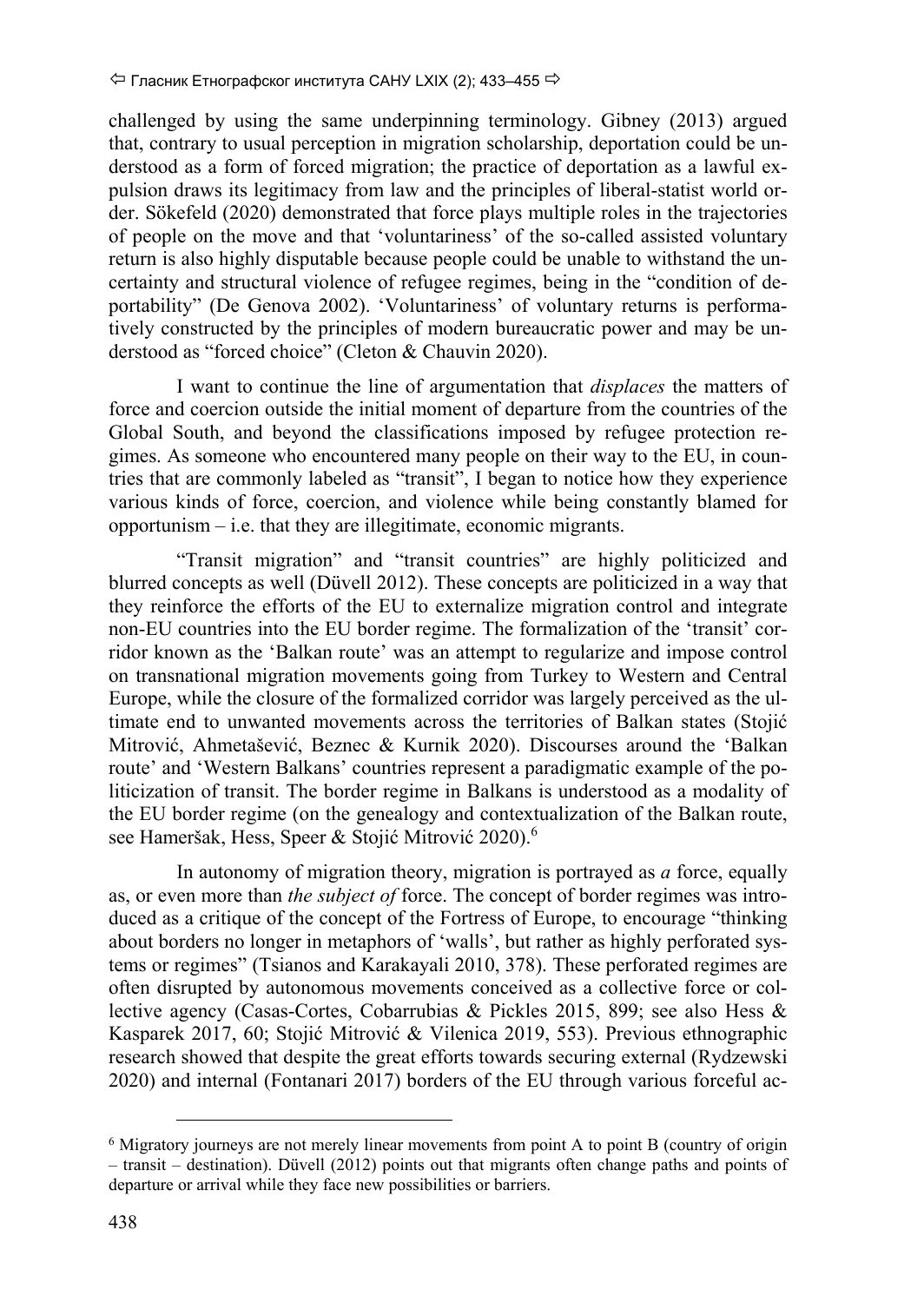tions, people on the move persisted in challenging physical and symbolic borders. The *agency/subjectivity*, efforts and actions of people are also conceptualized as a force or released energy.

The notion of "agency" has been criticized for framing people on the move as atomized individual rational-choice actors confronting external structures, while the use of the term "subjectivity" may avoid individualistic and voluntaristic undertones (Casas-Cortes et al. 2015, 83). However, the notion of agency has been useful in debunking the myth of refugees as passive victims (Rivetti 2013, 307). Fontanari (2019) showed that it is possible to present protagonists neither as 'rational choice actors' nor 'passive victims'. Agency as a conceptual tool sheds light on how people actively improvise and seek responses to restrictive immigration policies (López Marín & Lenti 2019; Korac 2020, 77–78). Both agency and subjectivity encompass efforts, practices, struggles, choices, capacities, and ways of coping with more or less imposed circumstances.

The analytical focus on the EU border regime thus shifts our attention to forceful constraints that people on the move have to cope with *during* their journeys. The dialectical positionality of structural constraints and subjectivity/agency turns people on the move "simultaneously into both object and subject of the border regimes" (Khosravi 2018, 2). The same kind of theoretical problem – the interaction of refugees' agency and the political/legal structure of asylum – has been analyzed in studies focusing on refugees in particular (Rivetti 2013, 307). In discussing force and coercion, both within the framework of forced migration and border regime studies, the interaction of what *people do* and what *is being done to them* appears as an important theoretical puzzle. At the same time, as Khosravi (2018) notes, writing about subjectivity and agency of people on the move – in the context of the current anti-migration atmosphere, where border regimes are getting harsher and harsher – is ethically and politically challenging.

#### **Securitization and Justification of Violence**

As Yaser pointed out in the part of the interview quoted in the opening section, the policies of closed borders for people on the move is connected with security and trust. In literature, the process of framing and managing current transnational migration – mailny from the so-called Global South to the European Union and other countries of the so-called Global North – in terms of 'risk', 'crisis', 'fear', 'threat' and 'danger' is called securitization of migration (Bigo 2002, Huysmans 2006, Korac 2020). In Europe, the rise of political narratives about transnational migration as a cultural 'danger' could be traced back to 1970s and 1980s (Wright 1998). Building of 'border-free' Europe through the Schengen Agreement already in early 1990s meant reinforcing borders and control of the non-EU nationals through e.g. 'readmission' agreements and 'safe third country' rule (Collinson 1996, Hollifield 2004). The official integration of asylum and migration policy in the development of the internal security field occurred in the late 1990s, e.g. through the introduction of the *Area of Freedom, Security, and Justice* in the Treaty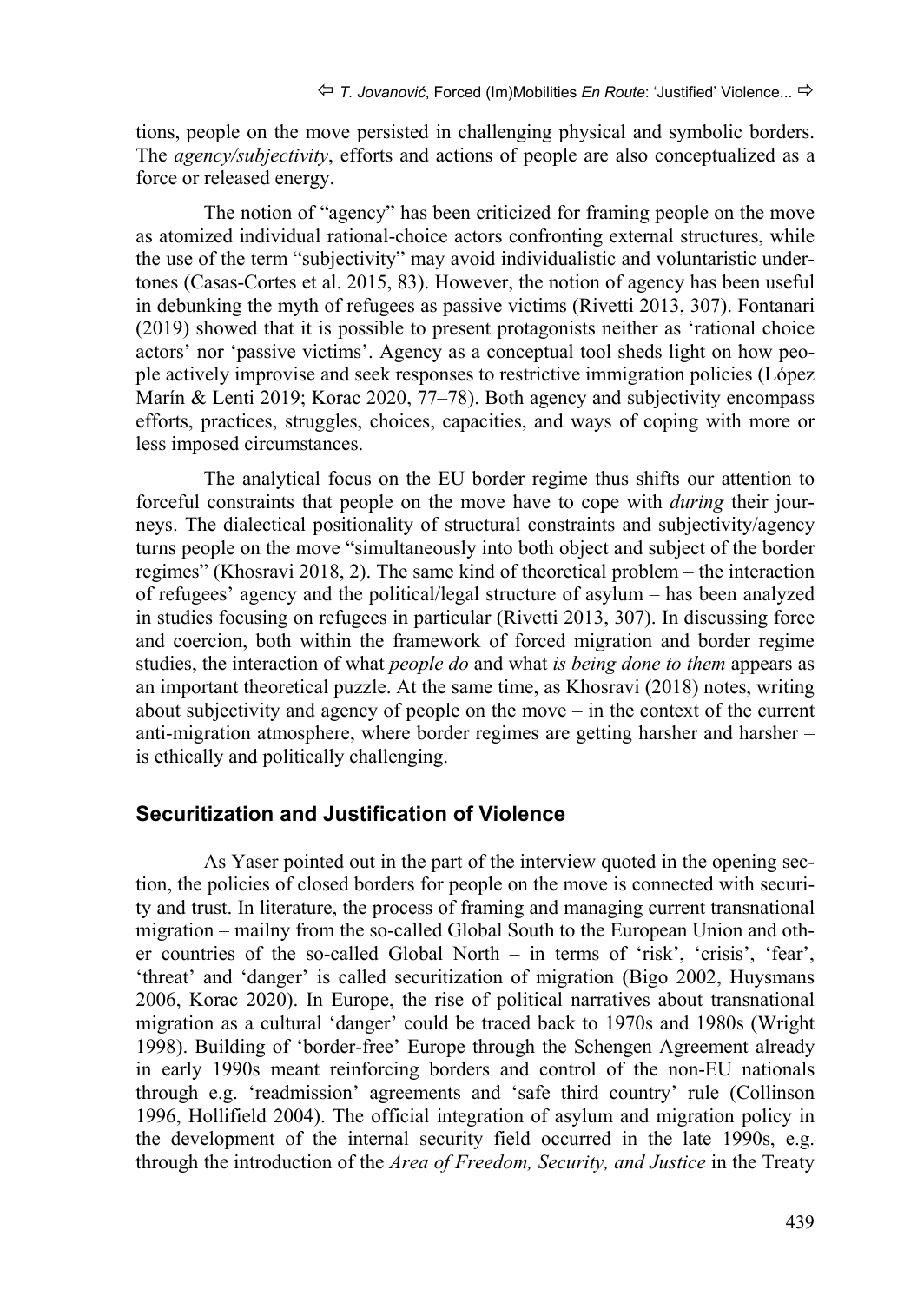of Amsterdam in 1997 (Huysmans 2006). The management of fear, connecting migration and asylum with security connotations of terrorism, drugs traffic, and organized crime, became more explicit, racialized, and genderized after the terrorist attack on the US of 11 September 2001 (Huysmans 2006, 71; Korac 2020, 77; Zorn 2021, 169). The political narratives concerning 'illegal' migration and human trafficking are another sign of the importance of security frameworks in the area of migration and asylum (Huysmans 2006, 68; see Scheel and Squire 2014). Finally, the events of 2015 are repetitively framed in terms of 'crisis' (Hameršak, Hess, Speer & Stojić Mitrović 2020, 9). After 2015, the narrative about transnational migration as a dangerous, suspicious 'flow' that needs to be properly controlled, and national and supra-national as fragile entities that need to be protected, became political and public focal point.

In this paper, I am mapping some patterns of violence, justified by the security of EU and national borders. However, it is misleading to reduce the notion of securitization of migration to border controls, expulsions, technologies of surveillance, policing of people on the move, military interventions at the borders, and repressive state apparatuses governing migration. As I indicated in the previous section, "discourses concerning the human rights of asylum seekers are de facto part of a securitization process if they play the game of differentiating between genuine asylum seekers and illegal migrants, helping the first by condemning the second and justifying border controls" (Bigo 2002, 79).

Therefore, I approach securitization as the *meta-narrative, justification,* and *rationale* of violent patterns occurring at the EU's external borders in the Balkans. Because of its instrumental character, violence always needs justification through the end it pursues (Arendt 1970, 51). John Deweys' essay on force and coercion, written on the eve of World War I, indicates that violence is an evaluative and moral concept, and opens the question of the justification of force. He suggested that the use of (physical) force may be justified if no other "means to an end" (including the law) are available – in that case, violence differs from the force. For him, violence is always unjustifiable, wasteful, or destructive, while coercion "occupies a middle place between power as energy [justified force] and power as violence [wasteful force]" (Dewey 1916, 365). Within Dewey's apporach, violence is conceptualized as "force gone wrong", contrary to broader definitions of violence, which could be found in e.g. Johan Galtung's work (Bufacchi 2005, 195). The act of direct or physical violence is only one manifestation or even a consequence of broader violence; violence could also be structural and cultural (Galtung 1990).

By using Galtung's and related interpretations of violence in analyzing securitization, migration, and borders, we could observe lawful mechanisms through which violence becomes either hidden or legitimized (e.g. Isakjee, Davies, Obradović‐Wochnik & Augustová 2020, Augustová 2021, Zorn 2021; on using Rob Nixon's concept of "slow violence" in the analysis of the EU border regime see Schindel 2019). Certain practices of border control aiming to reduce migration, such as deportation (Gibney 2013, Bužinkić 2020), are not usually perceived as violent because they are lawful. In fact, liberal-democratic states, with the help of pri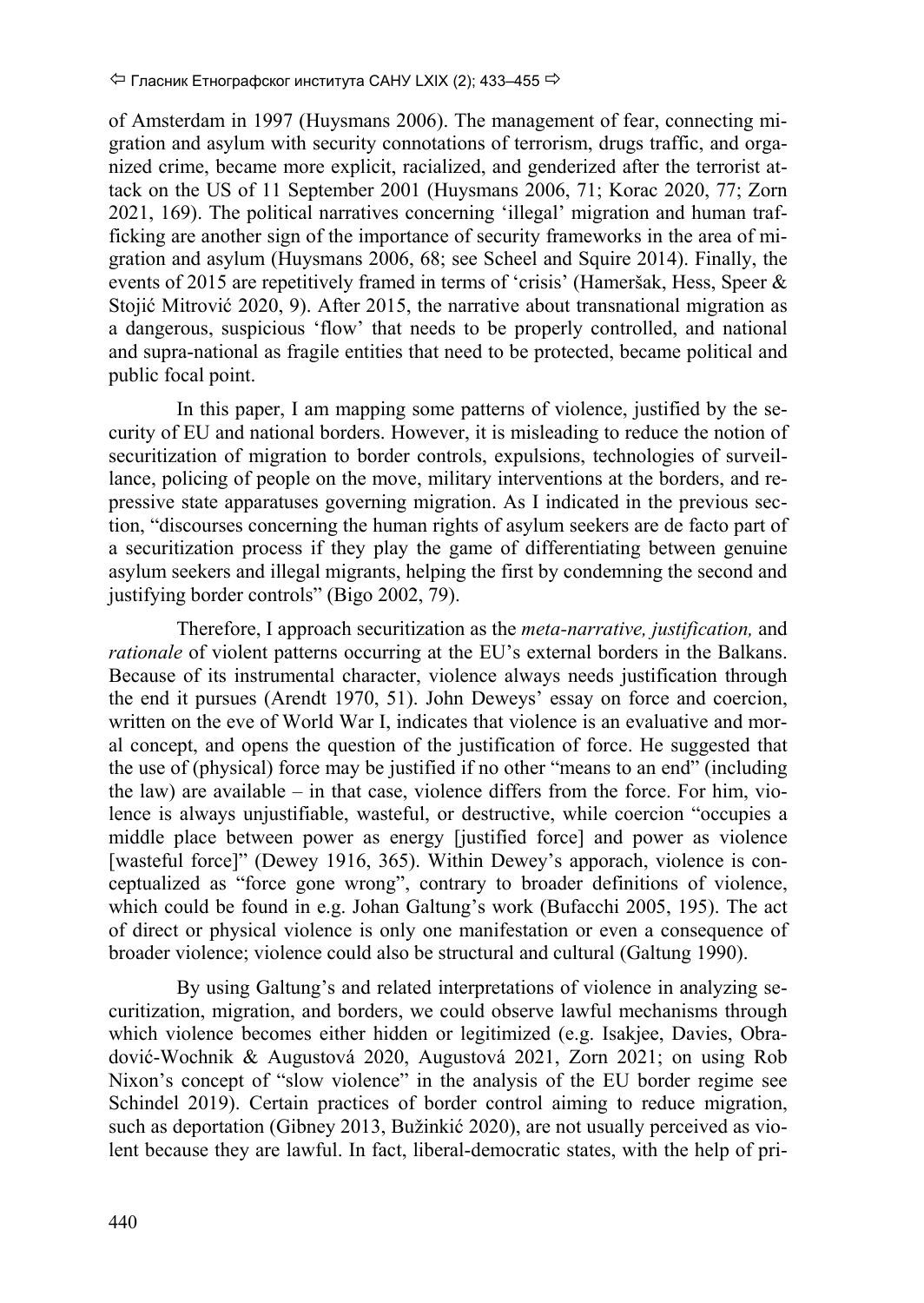vate actors, can be engaged in *refoulement*, without the problematic implications in international law concerning asylum (Bloom and Risse 2014, 72).

The post-2015 European border regime is characterized not only by control and security, but by hybrid convergence of humanitarianism, human rights, and security, and contested by the agency of various actors or groups of actors (Hess & Kasparek 2017, Perkowski 2018). Globally, the establishment of camps for people on the move has been one of the key features of the securitarian-humanitarian logic. The practice of sheltering people on the move in strictly designated areas is often referred to as "encampment". Encampment occurs as "states' bureaucratic response to dealing with temporary *crises* where people are seen to be out of place, either *in a place of danger* or *creating danger* for others" (my emphasis; Bakewell 2014, 134). The main feature of securitarian-humanitarian logic is the fluctuation between two seemingly opposed objectives, compassion, and repression, or care and control – care for the basic biological needs, on the one hand, and control of movement, on the other hand (Fassin 2005, Petrović 2018). Care for endangered 'basic human rights' and control of migration as the potential 'danger' are inseparable principles in spaces where people on the move are encamped and contained.

Within the context of this research, the proliferation of encampment appeared as an emergency response to the 2015 'crisis' and the formation of stateorganized humanitarian corridor known as "the Balkan route". During the gradual closure of the corridor, these facilities started to transform into spaces of longer containment (cf. Hameršak & Pleše 2018, 27; Stojić Mitrović & Vilenica 2019, 549). Securitarian practices of immigration control in the zones of containment make international protection (asylum) ineffective and restrain autonomy of migration (Lipovec Čebron & Zorn 2016).

#### **Forcing Immobility through Containment of People on the Move**

According to Hassan, a friend from Syria, 'why did you leave your country' and 'do you want to stay here' are the two questions that asylum seekers are most frequently asked in Serbia. He is irritated by these two questions because he feels that he always has to justify himself to someone, but also because they are too complex to answer. Fazal, a volunteer interpreter from Afghanistan in one of the asylum centers, told me that he is torn between going to 'game' (see next subsection) and staying in Serbia. His 'tearing' also shows that plans are changeable and that the 'desire to stay' is not relevant to people on the move as much as the possibility to act under circumstances.

During one of the interviews in asylum centers, I asked Hadi, an asylum seeker from Iran, one of the two annoying questions – whether he and his family want to stay here. He told me:

"For now, for before, for after, for future, we don't have any more choice. Because every border is closed. First year we didn't want to stay here. But we try two, three times go game, to another country, but our sumuggler took all our money, 41 000 euros, and after that we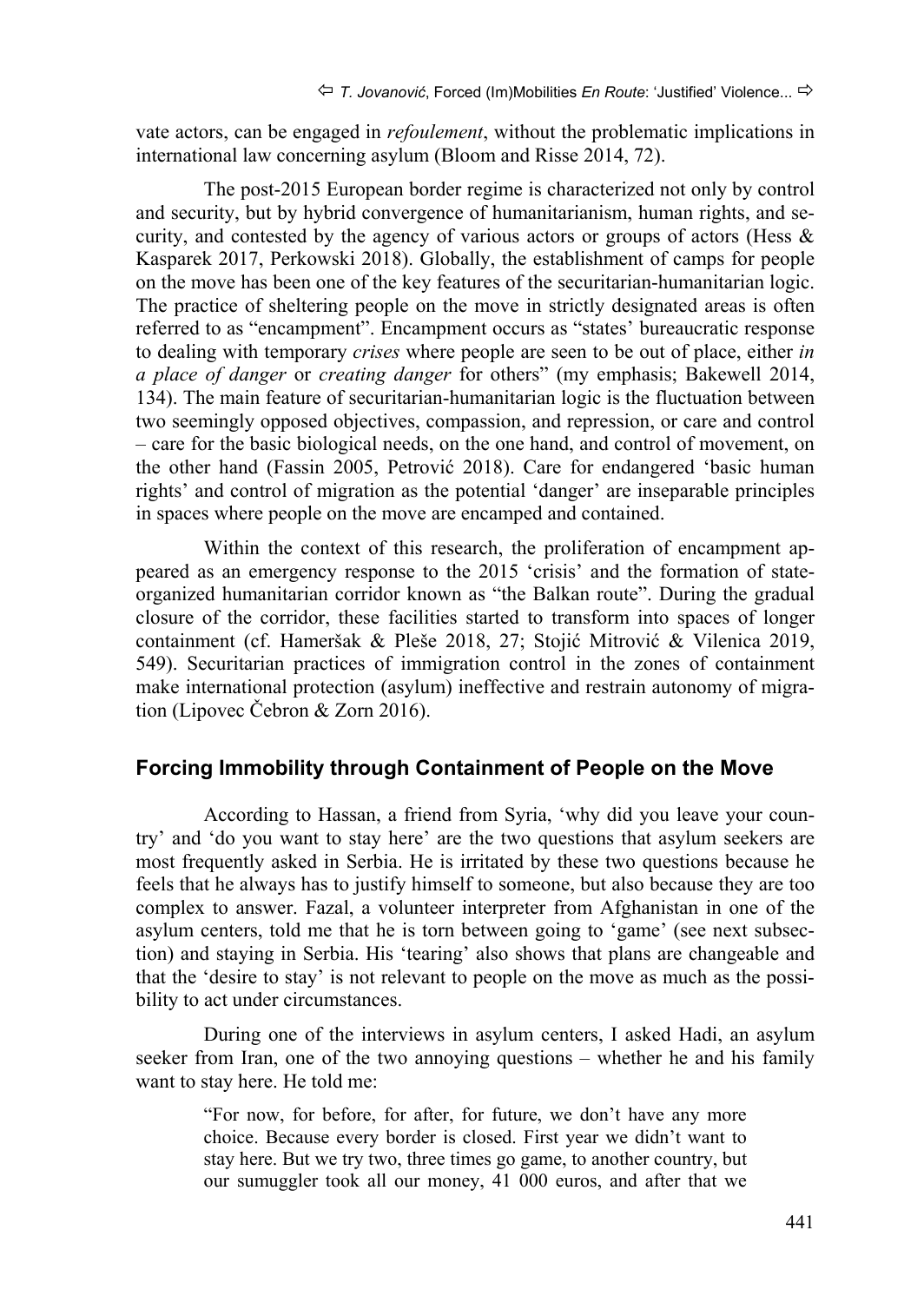don't have any choice. We have to stay here for now. We will see for future."

Hadi's feeling of the lack of choice points to the structural violence associated with waiting, encampment, and policies of containment. This answer also indicates that in the case of his family, "to stay" was the result of coercion rather than choice – they were *forced* to stay. The lack of legalized ways to continue the journey, and going to "game" with a "smuggler" who betrayed their trust had preceded the situation of *involuntary immobility* which befell them along the way.

Asylum centers are one kind of *camps* in Serbia. Official reception facilities for people on the move in Serbia are run by the Commissariat for Refugees and Migrations of the Republic of Serbia (CRMRS) and are officially divided into asylum and (transit or temporary) reception centers. In interviews and everyday speech, people on the move refer to both of these types of reception facilities as "camps" (although occupied informal settlements are also sometimes called "camps" by people on the move and authorities). The first type, asylum centers, were the dominant form of camps from the establishment of the national asylum system in 2007/2008 until the emergence of state-organized humanitarian corridor in 2015. The establishment of national policies and facilities concerning asylum were introduced in Serbia through the EU Accession process, and they are part of the efforts to externalize the EU border regime (Stojić Mitrović & Vilenica 2019). The asylum system in Serbia became a way to enforce immobility on people trying to access the asylum system in the EU, or at least to 'slow down' or confine the movements.

Asylum centers usually accommodate people who have expressed the intention to seek asylum (i.e. registered by authorized police officers of the Ministry of the Interior) and people entering the asylum procedure (asylum seekers) (see Law on Asylum and Temporary Protection, Article 35 and 36). During the registration process, a person has to express the intention to seek asylum, an authorized police officer takes photographs and fingerprints of a person, and issues a certificate of registration (Law on Asylum and Temporary Protection 2018, Article 35). Expressing the intention to seek asylum does not constitute the initiation of the asylum procedure, but it is a precondition for lodging the asylum application (Kovačević 2021, 31).

After lodging the application, asylum seekers wait to be interviewed. In practice, the waiting for an interview to be scheduled lasts from several weeks to several months (Kovačević 2021, 45–46). An authorized officer of the Asylum Office may interview asylum seeker several times "in order to establish the factual situation", which refers to the "(1) the identity of the person; (2) the grounds on which his/her asylum application is based; (3) the asylum seeker movements after leaving his/her country of origin or habitual residence, and (4) whether the asylum seeker has already sought asylum in another country" (Law on Asylum and Temporary Protection 2018, Article 37). Since the entry into force of the Asylum Act in 2008, refuge and subsidiary protection status has been granted to less than 200 persons (Belgrade Centre for Human Rights 2021, 17). The low figures imply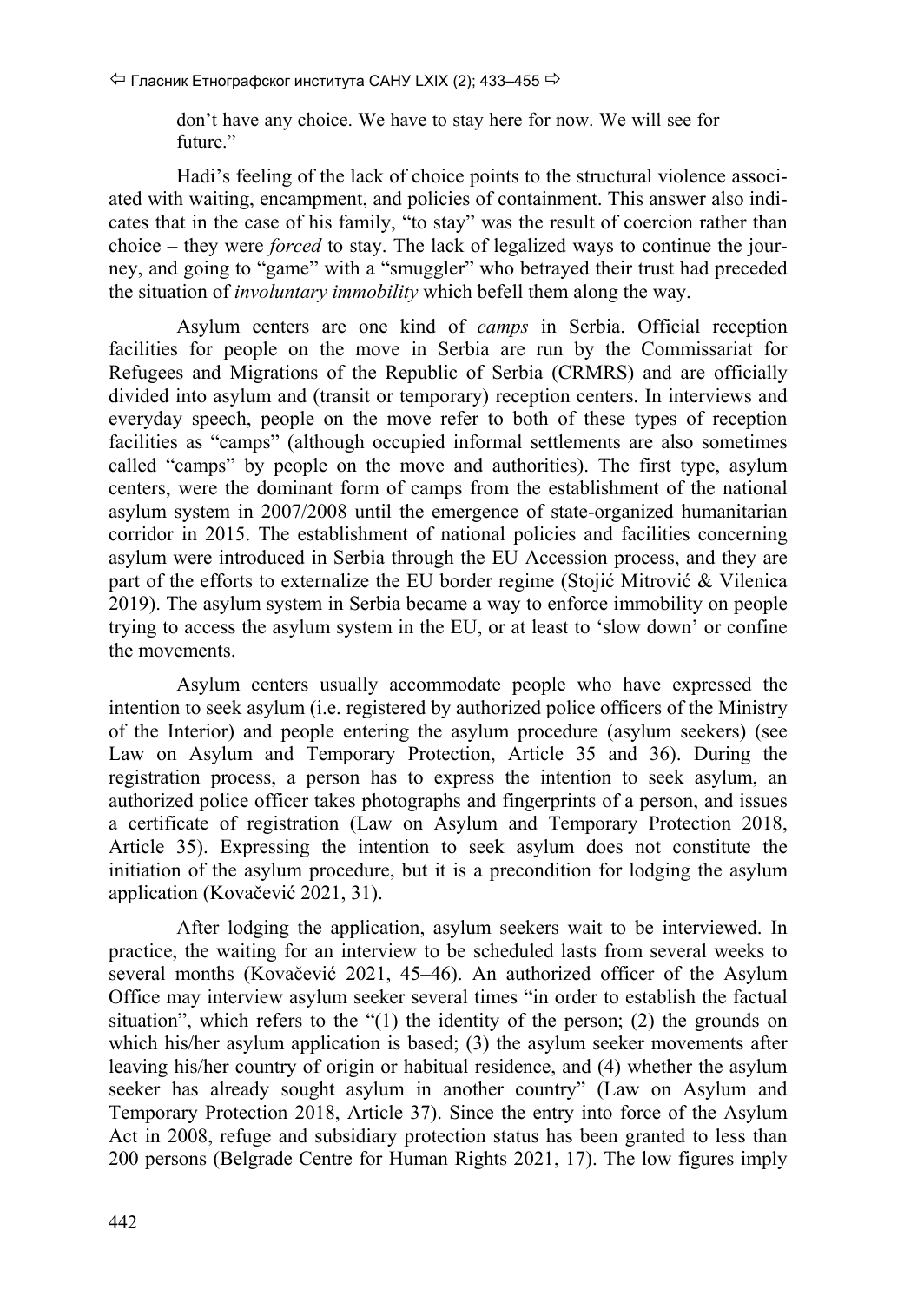that asylum seekers in Serbia face numerous obstacles to accessing asylum procedure (see Kovačević 2021, 11; Ahmetašević 2021, 14).

I have met several asylum seekers hoping to obtain asylum and work permits, so they can continue their life outside of the camps. Yaser explained that their waiting in the camp is driven by the hope for 'normal life': "Now we are in camp situation, now it is good, we are waiting an positive answer from asylum office, after that we are interested to rent a house in the city and continue our daily life, normal life". People often emphasized that they are bored and jobless; e.g. "camp life is tiring", said Nahida, a woman for Afghanistan.<sup>7</sup>

Although asylum seekers are entitled to work permits after nine months from the beginning of the asylum procedure, their job opportunities are mostly limited to employment in NGOs as interpreters/cultural mediators. In every reception center that I have visited, a few people were volunteering as interpreters, like Aaqil. These individuals have to prove themselves to get the benefits in form of clothing and other items, but also to be noticed by NGOs which are their potential employers. Asylum center employees who helped me to find interlocutors often directed me to these individuals. This was not only because these individuals are more fluent in English, but also because they have more benefits and therefore they are more satisfied with 'camp life'. Cultural mediators may be key players in the humanitarian–bordering strategy of governance since they are the ones standing between the authorities and people on the move (Spathopoulou, Kallio & Hakli 2021).

Transit reception centers are the second type of *camps* in Serbia. The proliferation of transit reception centers began in the context of the state-organized humanitarian corridor in 2015 and continued afterward. For example, Šid, a municipality and a town in Serbia close to the border with Croatia, became a space of hyper-mobility when the corridor in Serbia was redirected from Hungary towards Croatia in September 2015. At that point, thousands of people were transiting through Šid area and three transit-reception centers were opened. The employee of CRMRS working in one of these three centers explained that back then, around 3000 people per day were passing through the camp. After the closure of the corridor, the three transit-reception centers in Šid area remained opened as spaces of transit, sheltering, encampment, and containment for people on the move, who pass, linger and return to the border between Serbia and Croatia. In general, one can observe the living conditions in reception centers are scarce (especially in those along the borders and those where 'singles' are accommodated), which is often explained by the fact that these facilities were designed for a short-term stay during the existence of the corridor.

Reception centers are also places ensuring the semi-regularization of stay. The 'irregularity' emerges as a 'dangerous' aspect of identity that needs to be con-

 <sup>7</sup> That was her answer when I asked her if she is tired of our conversation. Her answer indicates that she understood my presence as the part of "camp life" as well. It is often unacknowledged that anthropological scholarship—itself a business—is also part of the "Europe refugee regime" (Cabot 2019).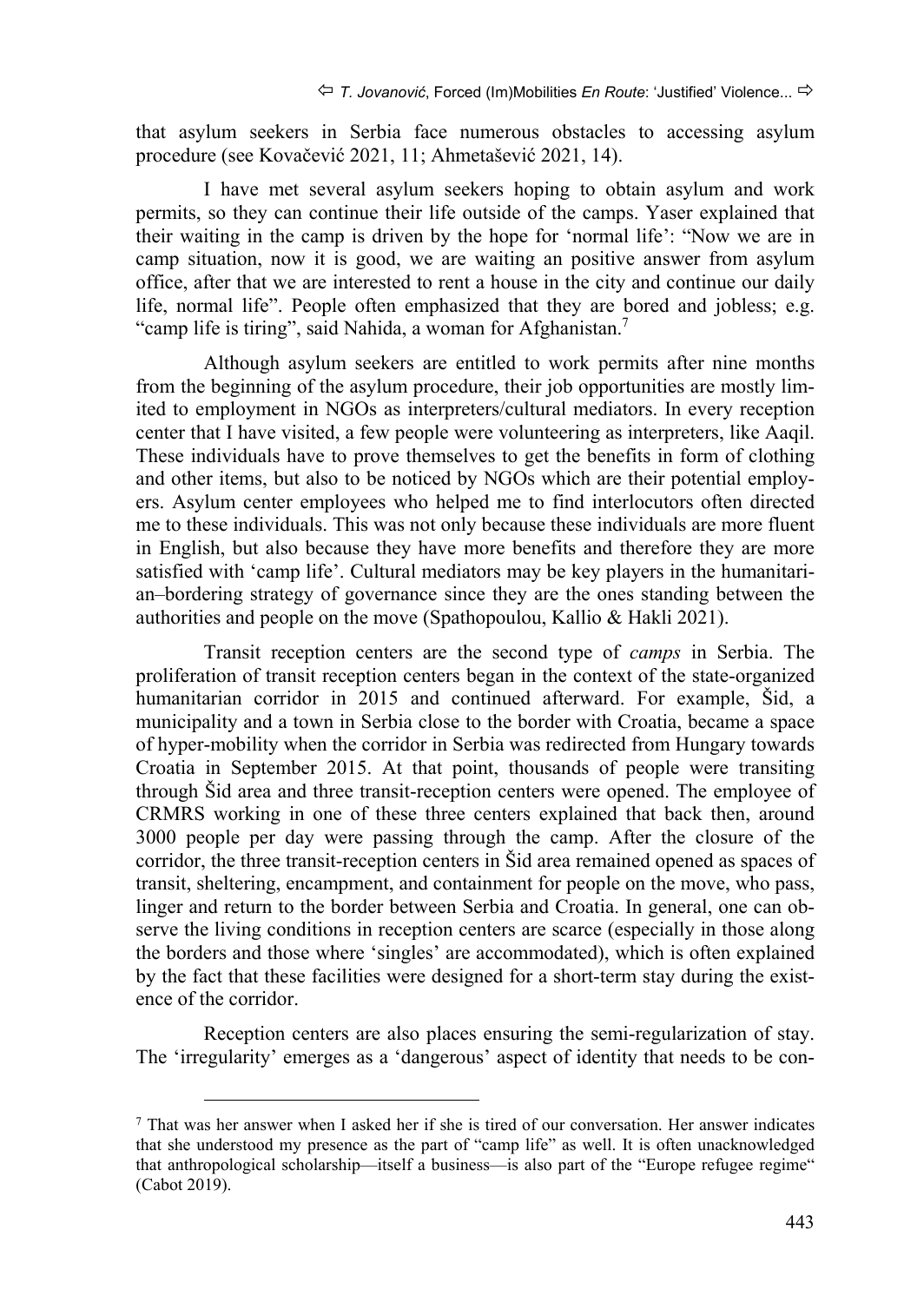trolled. Šid residents that I talked to during fieldwork expressed the narrative that "the unregistered ones" or "those outside of the camps" are the trouble-makers. It is generally perceived that those who stay in reception centers are 'legal' and 'registered', while those who are outside are 'illegal' and 'unregistered' or 'undocumented'. This perception is false in practice, especially in Šid area. It happens that people who did not express the intention to seek asylum (i.e. without a registration certificate) sleep in reception centers, and vice versa – the registered people sleep outside of the centers, which puts them in "legal limbo" (see Kovačević 2021, 33). Although the camp managements have internal databases of accommodated people, the reception centers are places ensuring semi-regularization. People are circulating across different kinds of collective facilities. For example, Aaqil was in a reception center, but when he applied for asylum, he was transfered to asylum center.

There is another type of facility where people on the move may end up in Serbia, which is not called a "camp", but a "prison". It is also a space of containment and an example of structural, legalized, and justified violence of the border regime in the Balkans. The Detention Centre for Foreigners in Padinska Skela is managed by the Ministry of Interior. The possibility of placing asylum seekers under detention in Serbia is prescribed by the Asylum Act (for an explanation of the legal framework of detention see Kovačević 2021, 96–99).<sup>8</sup> Unlike camps, the freedom of movement in a detention center is completely restricted.

Similar facilities exist in Croatia. People on the move in both countries end up in detention centers if they, for example, enter the state territory without permission, are deemed to pose a threat to national security, wait for a removal order, deportation, or readmission (Belgrade Centre for Human Rights 2021, 42; Global Detention Project 2019, 10). An interlocutor working in the detention center in Croatia explained on which grounds people (officially referred to as 'foreigners') are detained or 'accommodated' there. The most common practice is containing 'foreigners' until the completion of the formal readmission procedure:

"Our center works in such a way that when the police station finds foreigners in the depths of the territory, it cannot return them immediately to the country they came from [in their case mostly Bosnia and Herzegovina]... So if they can't immediately get them back where they came from, then they are accommodated with us".

If the country from which a person entered Croatia does not accept him/her back, a return decision is issued, and "a deadline for *voluntary return*, so they have to leave the Republic of Croatia and European Economic Area (EEA)" is set. During the fieldwork visit in the COVID-19 setting, the center was empty. No 'foreigners' were 'accommodated' at that moment. As it has been noted, "there may not be many people placed in these centers because most non-citizens are simply pushed

<sup>8</sup> In the Law on Asylum and Temporary Protection (2018, Article 78), this type of facility is called "reception centre for foreigners", while in the Law on Foreigners (2018, Article 87) this facility is refered to as "detention centre". This mistmatch may be intentional or unintentional.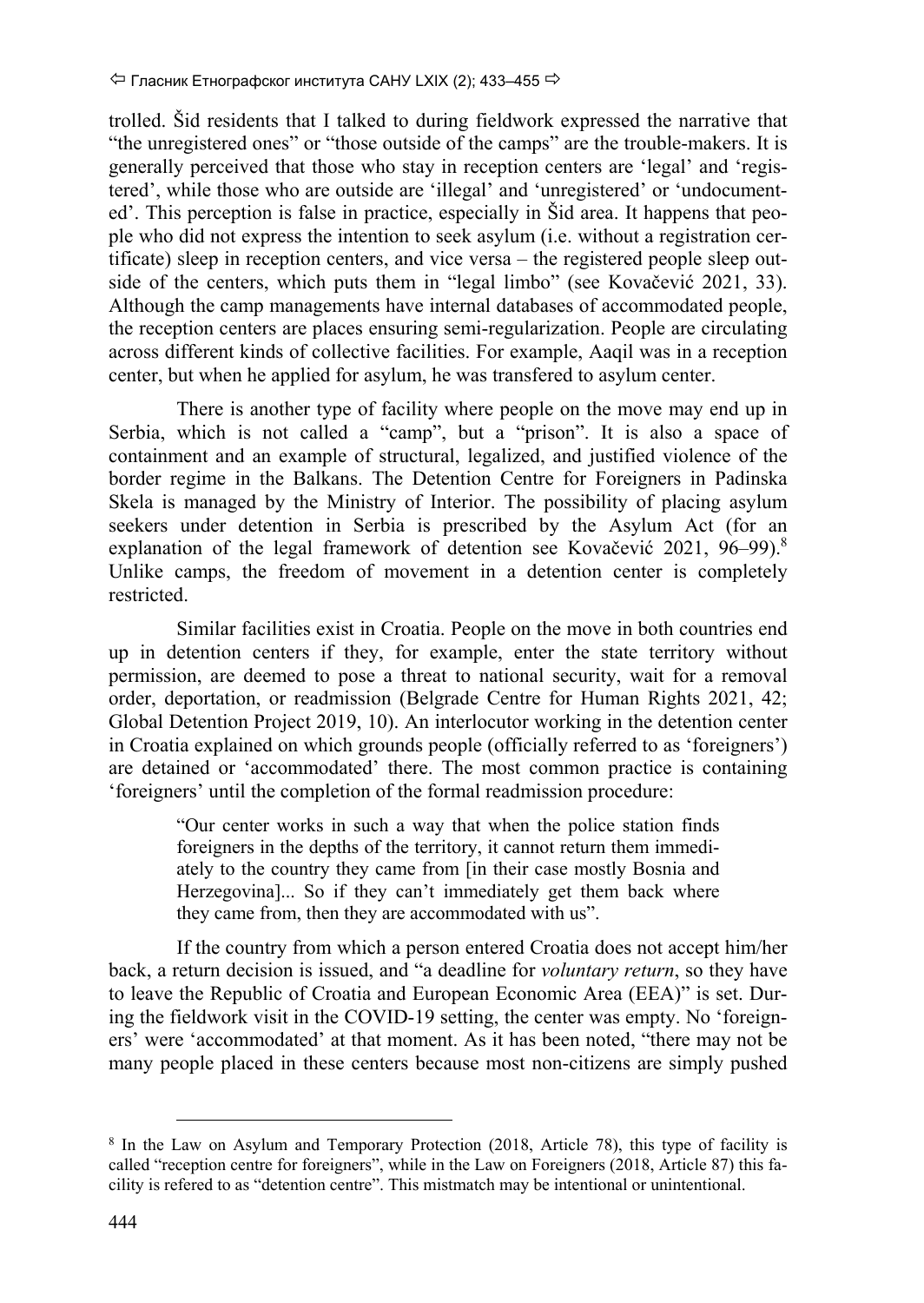back at the border rather than detained" (Global Detention Project 2019, 22). This detention center, built in 2016, looked new, well maintained, and neat, with a minimalist interior and exterior design. Rooms contain nothing more than sheet metal furniture.

Although detention in Serbia is not widespread in practice, it is made possible by legal acts. The very fact that there are prisons for people on the move, inside which one could observe tally marks on the walls – drawn by the detained people to keep track of how long they have been there, along with inscriptions and messages in Arabic – shows that forced immobilities along the 'Balkan route' form a continuum of containment. The containment varies from 'loose' walls of informal settlements and reception centers ensuring semi-regularization, over protracted waiting periods in asylum centers, to total restriction of movement in detention centers. The containment depends on legal are semi-legal categories in which people on the move are placed.

#### **Forced Mobilities Within and Between the States of the "Balkan Route"**

"The state is doing its job. Due to the increased number and influx of migrants, which is now being felt in the area of Sid, the gendarmerie will be on duty in the coming days on the territory of this municipality to make sure that there are no people on the streets who should not be there, especially that there are no uncontrolled gatherings."

"No migrant who is not in our system and does not have a proper permit, is allowed and cannot move on our streets, and they are especially not allowed to make camps or stay in an area where it is not regulated and allowed."

"Now that we have a coronavirus crisis, these people can be a health risk for themselves and our citizens and therefore they have to be in our camps where they are controlled and where they have all possible medical care and protection."

These statements were made by Aleksandar Vulin, the Minister of Interior of the Republic of Serbia, as a justification for one of the actions of "finding irregular migrants", when people sleeping in the tents in woods in Šid area were captured and forcibly taken to camps (see Klikaktiv, ERIM & Transbalkan Solidarity 2020). People on the move sleeping outside of the camps were portrayed as a potential 'danger' that needs to be 'restrained' by the police forces. *Forced relocations* to the official camps (usually in the southern parts of Serbia) became a widespread practice, promoted in media. Irregularized people are being forcibly moved to camps during these actions. This increased policing of people on the move is aligned with the anti-migrant movement which began to act actively in 2020. The newly formed anti-migrant movement in Serbia resemble informal rightwing forces and civil militias existing elsewhere, e.g. in Bulgaria (cf. Apostolova 2016, 41). Both police and anti-migrant forces target people who move freely and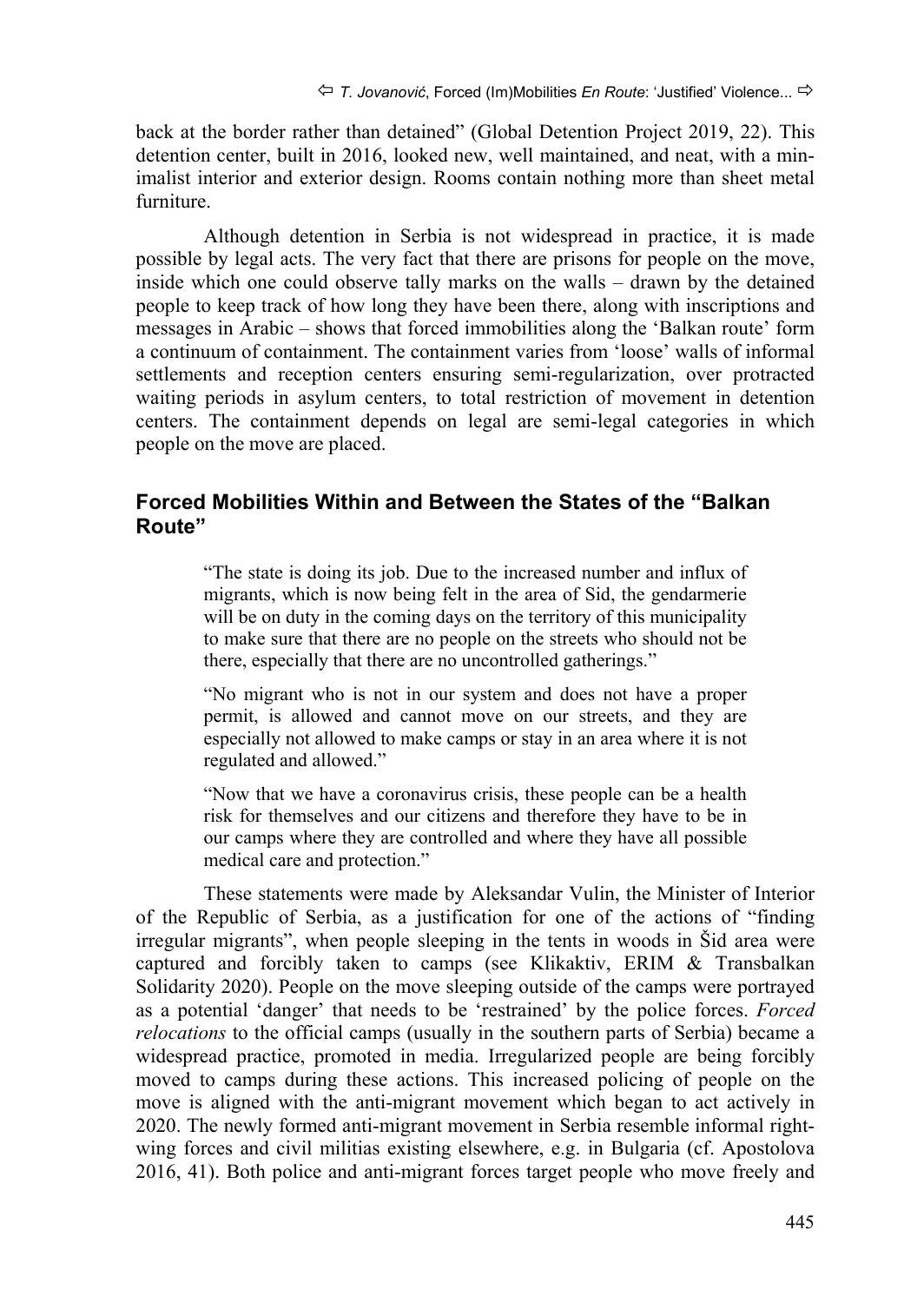perpetrate violence over them, which they justify by labelling them as 'irregular' and potentially dangerous.

While these relocations are interpreted as forced mobilities within the state's borders, informal expulsions from a state territory along the green borders – a form of 'push-backs' – are framed here as forced mobilities between the states. Push-backs refer to situations when

"people are expelled shortly after entering the territory of a country without being granted the possibility to start administrative procedures to stay, to access the mechanisms of international protection, to explain their personal circumstances, or to object to their treatment. Push-backs are expulsions, direct deportations, readmissions, or other forms of immediate involuntary return across one or several territorial borders. Depending on the regulatory framework in place, these forms of forced displacement can be legalised under national law—as in Hungary—or semi-formalised, for example by relying on bilateral agreements or informal practices" (Push-Back Map Collective 2020, 199).

Forced and informal expulsions are documented mostly by the activist organizations supporting people in the border areas along the Balkans (Border Violence Monitoring Network 2020). Push-backs in the Balkans include violent acts perpetrated by police authorities, e.g. smashing people's mobile phones, taking of money, punching, kicking, beating with batons, and using of electric tasers (Isakjee, Davies, Obradović‐Wochnik & Augustová 2020, 1765). Even though the practices of push-backs occur worldwide in different forms, they became an omnipresent, everyday, and physical reality on the border which is in the focus of this paper – the one between Serbia and Croatia.

"The game" is a term coined by people on move, referring to irregularized and unauthorized crossings via green borders, characterized by severe violence (cf. MSF 2017, 4; Augustová 2021, 50). 'Games' are often – but not necessarily – navigated by people officially labeled as 'smugglers'. Discussing the role of 'smugglers' is highly challenging, since authorities predominantly treat them as dangerous criminals enabling trafficking, while people on the move perceive them as guides, advisors, and allies (Mandić 2017, 28). When people on the move say that they 'go to game', like Hadi, they mean that they are trying to cross the border, despite the risk of being injured and/or returned. Professional smugglers, like the one who took the money from Hadi and his family, are also part of the border regime. Turning to professional smugglers, the use of clandestine routes and risky border crossings are direct consequences of the absence of legal and safe ways to seek asylum or migrate towards the EU countries (MSF 2017; Schindel 2019, 6; Korac 2021, 77). Some people are trying to move across the borders themselves, without the services provided by professional smugglers.

The potentially deadly attempts called 'the game' resemble the Russian roulette. Playing 'the game' often results in getting caught and being pushed back, but includes a whole range of violent situations that people on the move are ex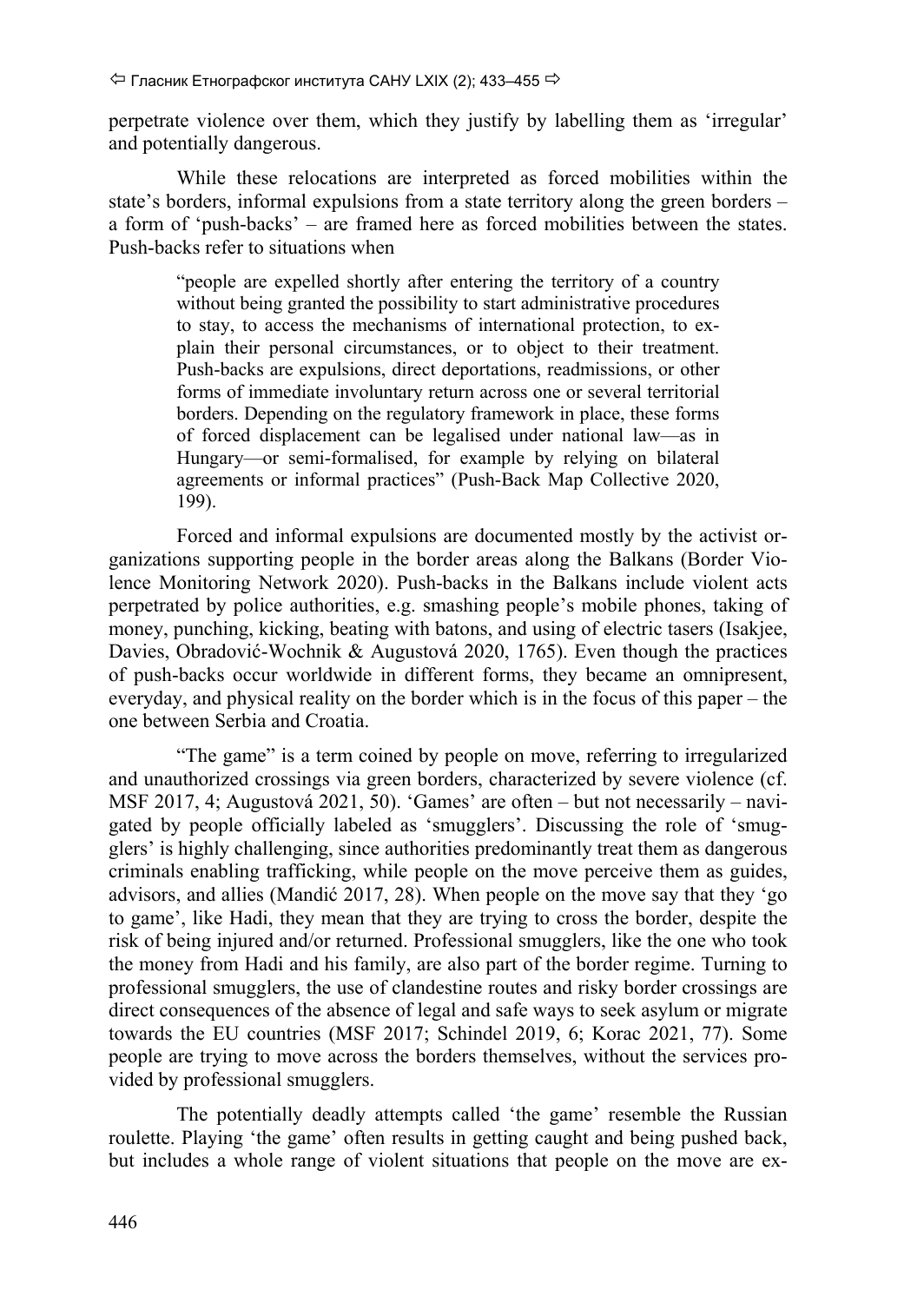posed to while trying to cross mountains and rivers. It is unknown how many people lost their lives while crossing the Balkan borders (MSF 2017, 11). A lot of these border-related deaths were deaths by 'nature', due to increased exposure to environmental conditions, bodily exhaustion, or other factors, resulting in drowning, dehydration, asphyxia, or hypothermia (Schindel 2019, 4). Nevertheless, as Schindel explains, 'nature' is produced, mobilized and instrumentalized as an active factor in border control.

As we could see from the narratives of Yaser, Gohar, Hadi and Fazal, people accommodated in the asylum centers wait both for the successful 'game' and the positive decision from the asylum office. These two outcomes are not necessarily conflicted. Different types of centers described in the previous subsection are an important aspect of forced mobilities, not only immobilitis. For example, the reception centers near the border with Croatia more often host people who were pushed back by police authorities  $-$  i.e. the people whose 'game' was unsuccessful.

'The game' could be interpreted as a form of collective agency, expressed by people on the move. There is a risk that, if framed as a collective agency, the notion of 'game' could be mitigated, or even exoticized, since the use of an ordinary word associated with fun obscures violent realities of border regimes. The practice of 'game' is a clear indicator that securitarian border policies are unable to stop migration, although they may increase the violence experienced by people trying to cross the borders and achieve 'normal lives'. This is why the 'game' can also be understood as a type of forced mobility, produced by the lack of legal alternatives to cross the border and denial of the possibility to apply for asylum at border crossings. The relationship between the 'game' and control of the movement became dialectical – people on the move play 'the game', while being played by defensive EU's external borders. But they are also forced into 'the game' by the current border regimes. As Lipovec Čebron and Zorn (2016) argued, immigration control and the autonomy of migration are intertwined, but the former is a response to the latter – not the other way around.

People on the move, confined in different types of camps or informal shelters, for different periods, are both in the state of "involuntary immobility" (Lubkemann 2008) and "hyper-mobility" (Fontanari 2017), forcibly circulating across spaces within the external border of the EU (Stojić Mitrović & Vilenica 2019). This paradox, characteristic of externalized EU border regime in the Balkans, is articulated as *confinement in movement* (Hameršak & Pleše 2018). Constant back and forth movements across states, camps, squats, border areas, woodlands, cities and smaller towns are a both the expression of collective agency and securityhumanitarian migration managemet. These multidirectional movements along the Balkans are more or less coerced.

Deportations conducted in a completely legal framework are another example of forced movements along the EU's external (and internal) borders. All contemporary forced, involuntary movements back are deportations. It is interesting that people on the move use the term "deported" when they refer to 'push-backs' as informal expulsions. For example, during one of the informal conversations, a per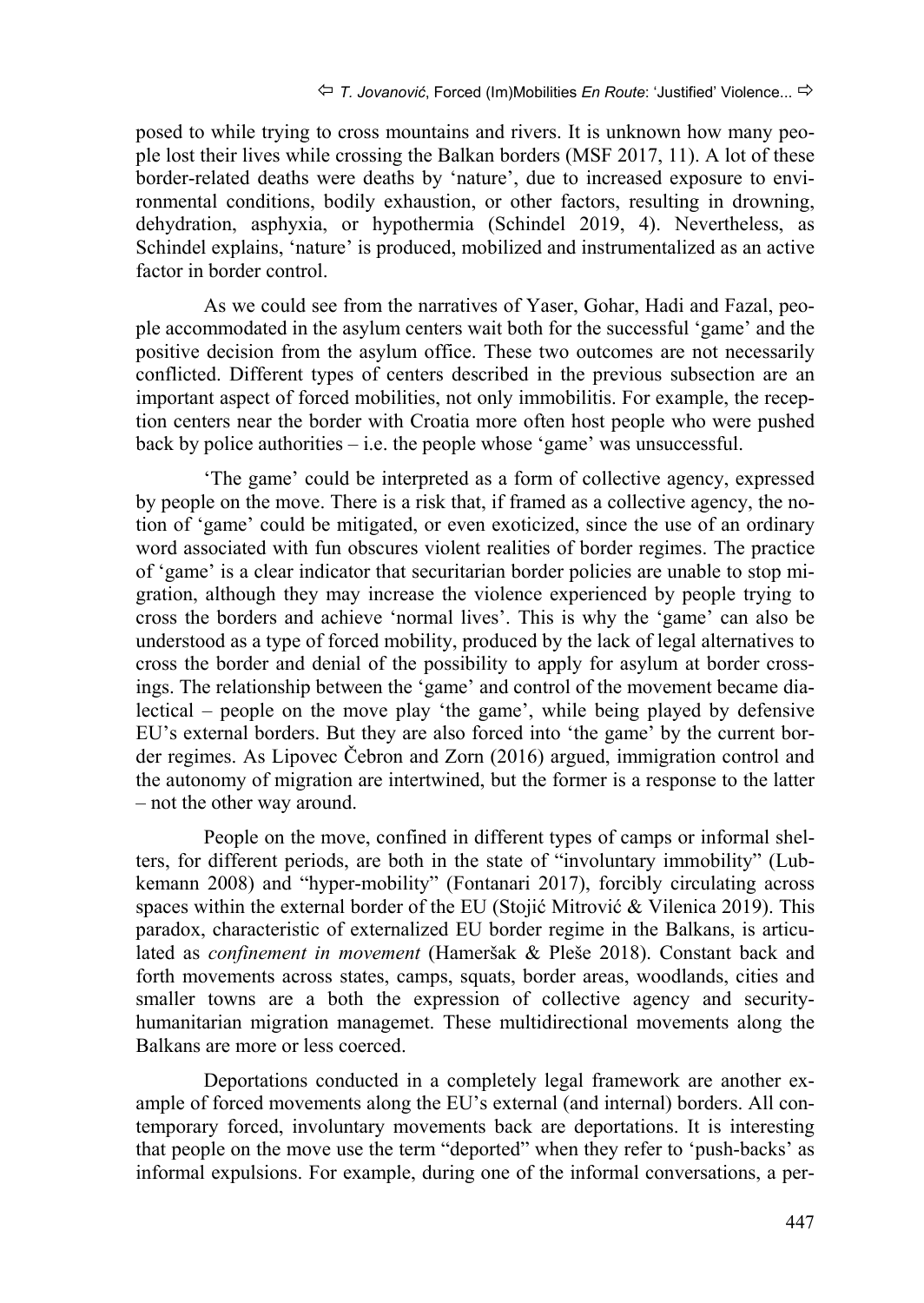son describing his last 'game' to me said: "I was deported by Croatian police". In legislation, deportation is often called 'forced removal'. People whose asylum application has been refused or rejected or whose right to asylum/subsidiary protection ceased in Serbia, need to leave the country voluntarily within 30 days. If not, s/he will be forcibly removed (Law on Asylum and Temporary Protection 2018, Article 86). Until removal, s/he may be placed in a detention center, discussed in previous subsection. Besides determination that a person's fear of persecution is unfounded, or that a person was not subjected to serious harm, a reason for rejecting the asylum may be the application of the 'first country of asylum' or 'safe third country' rules (Law on Asylum and Temporary Protection 2018, article 42). These regulations, harmonized with EU's asylum legislation, reduce the possibility to get the asylum, since people generally cross several borders. Also, they are the reason why people avoid being fingerprinted in countries of externalized EU border regime – they are aware that the asylum system is built to deter them.

It is not exactly clear what happens in practice with people whose asylum application has been refused in Serbia, but the Asylum Office generally renders more negative than positive decisions (for rates see Belgrade Center for Human Rights 2021). There are some accounts of deportations in Croatia, e.g. a story about a man deported from Croatia to Morocco (Bužinkić 2020). Deportations and voluntary returns of people on the move are still under-researched topics in the Balkans. The lack of research makes addressing coercion in returns difficult. Some of my interlocutors were rejected for asylum because earlier they sought asylum in a 'safe third country' before Serbia, but I do not know what happened afterward. Based on the statistics of the International Organization for Migration (IOM) implementing the program of Assisted Voluntary Returns and Reintegration (AVRR), it may be assumed that some of them were 'voluntarily' returned to countries of departure. In the dining room of the transit-detention center in Croatia, one may observe IOM posters for AVRR, which are also hung on the walls of reception and asylum centers in Serbia.

The question of voluntary returns becomes momentous with the New Pact on Migration and Asylum proposed by European Commission in 2020. The New Pact declares a "new solidarity mechanism" that will "primarily focus on relocation or return sponsorship" (European Commission 2020, 5). Under return sponsorship, EU Member States will "swiftly return those who have no right to stay" (irregular migrants), with the operational support of the European Border and Coast Guard Agency (Frontex). Frontex is yet another element of violence perpetrated in the name of security, human rights, and caring (Perkowski 2018; Isakjee, Davies, Obradović‐Wochnik & Augustová 2020, 1754). Cooperation with the Western Balkans in optimizing voluntary return was also announced, while status agreements that allow Frontex to assist in border management were already signed with some Western Balkan countries (including Serbia) (European Commission 2020, 21; see also Stojić Mitrović & Vilenica 2019, 5). It was also emphasized that "return is more effective when carried out voluntarily and accompanied with strong reintegration measures" (European Commission 2020, 8). The bottom line is that the EU will put more effort into promoting and enhancing "voluntary returns".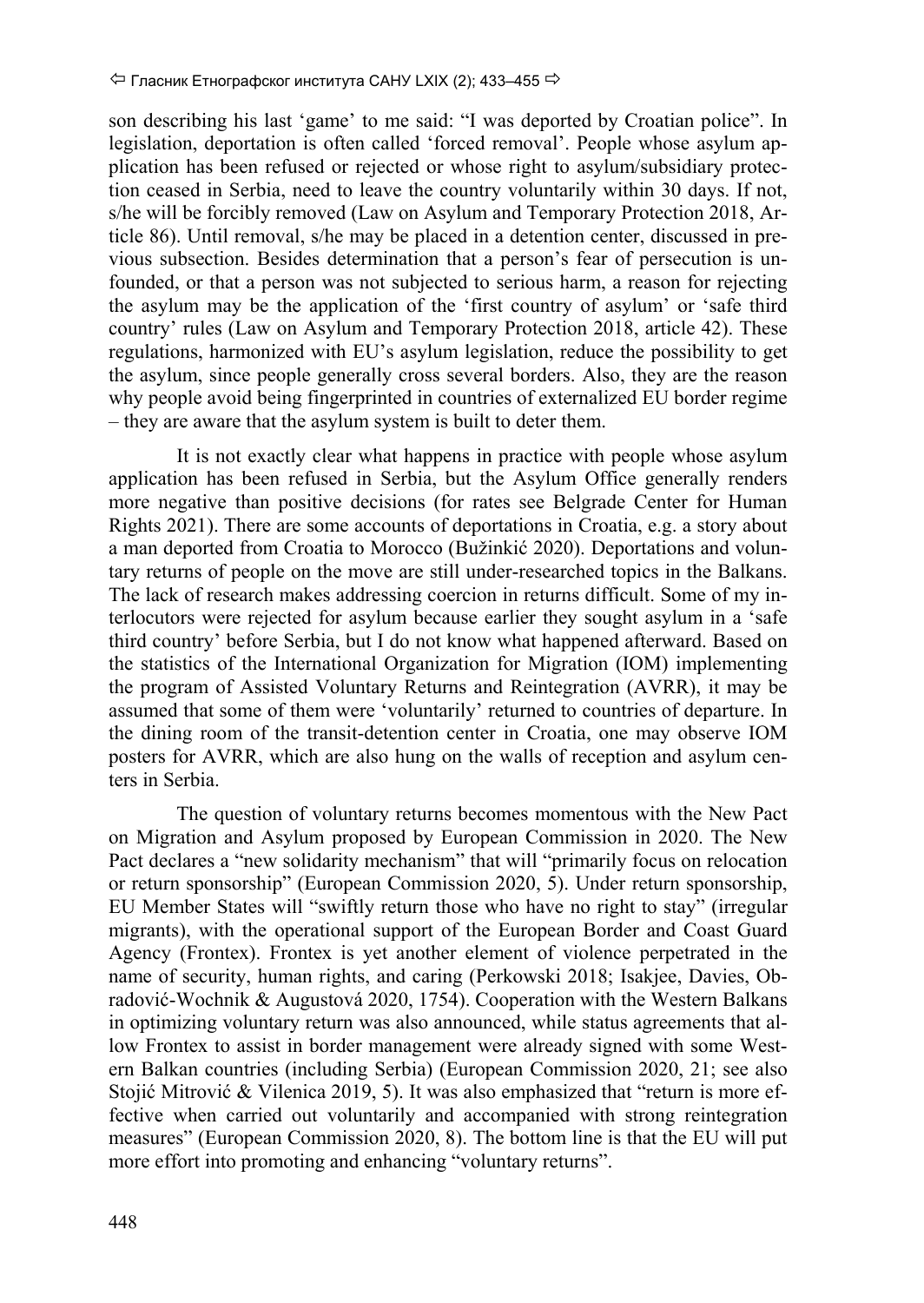Although physical force is not employed in assisted voluntary returns, it may be the last chance to avoid deportation or other hardships connected to staying (Sökefeld 2020). From the reading of the New Pact on Migration and Asylum, it is clear that the EU has no intention to facilitate migrants' stay. The language of "solidarity" used in the New Pact tends to camouflage the non-acceptance of migrants whose presence has been systematically irregularized. Returns, which are in fact facilitated by many legal barriers, are named "voluntary" to mask the motives behind structural violence of border regimes.

#### **Conclusion**

How can we understand the internalization of refugee/migrant logic, narrated by Gohar and Yaser and quoted in the opening section? Was it a situational self-victimization, since getting the asylum – which is the only way to regulate the legal status of people coming from certain countries – depends on the asylumseekers' capacities to prove the 'well-founded fear of persecution'? Or was it a 'cry for help', the request to acknowledge their suffering, deservingness, and the right to refugee status? Was it a struggle, since people are forced to compete for their right to asylum, even at the cost of calling out the companions for not being 'real refugeess'? Or, was it uncritical surrendering to bureaucratic labels? Did our conversation remind them of the interview in the asylum procedure, so they told me what they would tell to an authorized police officer of the Asylum Office? Or was it simply a small talk in a 'camp situation' that helped them to fill in the time of waiting? There is no final answer. The right interpretation is probably somewhere in the middle. But their narratives and the narratives of other people brought up in this article, show that structural constraints of the post-2015 EU border regime deeply affect peoples' lives. The constraints of dominant narratives shape their perceptions and actions.

With this text, I tried to displace the matter of force and coercion outside the initial moment of departure (e.g. departure from Syria, Iran, or Afghanistan) to Europe, and beyond the classifications imposed by refugee protection and border regimes. People on the move face physical and legal barriers, subjecting them to different forms of force, coercion, and violent situations. Being involuntary confined in Balkan countries is a type of coercion. Coercion was understood here as a set of activities by powerful agents, in order to constrain the less powerful agents' possibilities for action – the possibilities to cross the borders towards the EU. The proliferation of official collective centers is a consequence of the efforts to externalize EU's borders and to create a zone of containment. However, the physical spaces of containment – informal settlements, woodlands, asylum, (transit) reception, and (transit) detention centers – may at the same time facilitate and slow down the movement. By comparing three types of official collective centers, I have observed an interesting tendency – the higher the degree of confinement, the more investment into the spaces of containment. People are often placed in these spaces in accordance with bureaucratic labels – unregistered foreigners, asylum seekers, rejected asylum seekers, etc. The 'encampment' appears as the manifestation of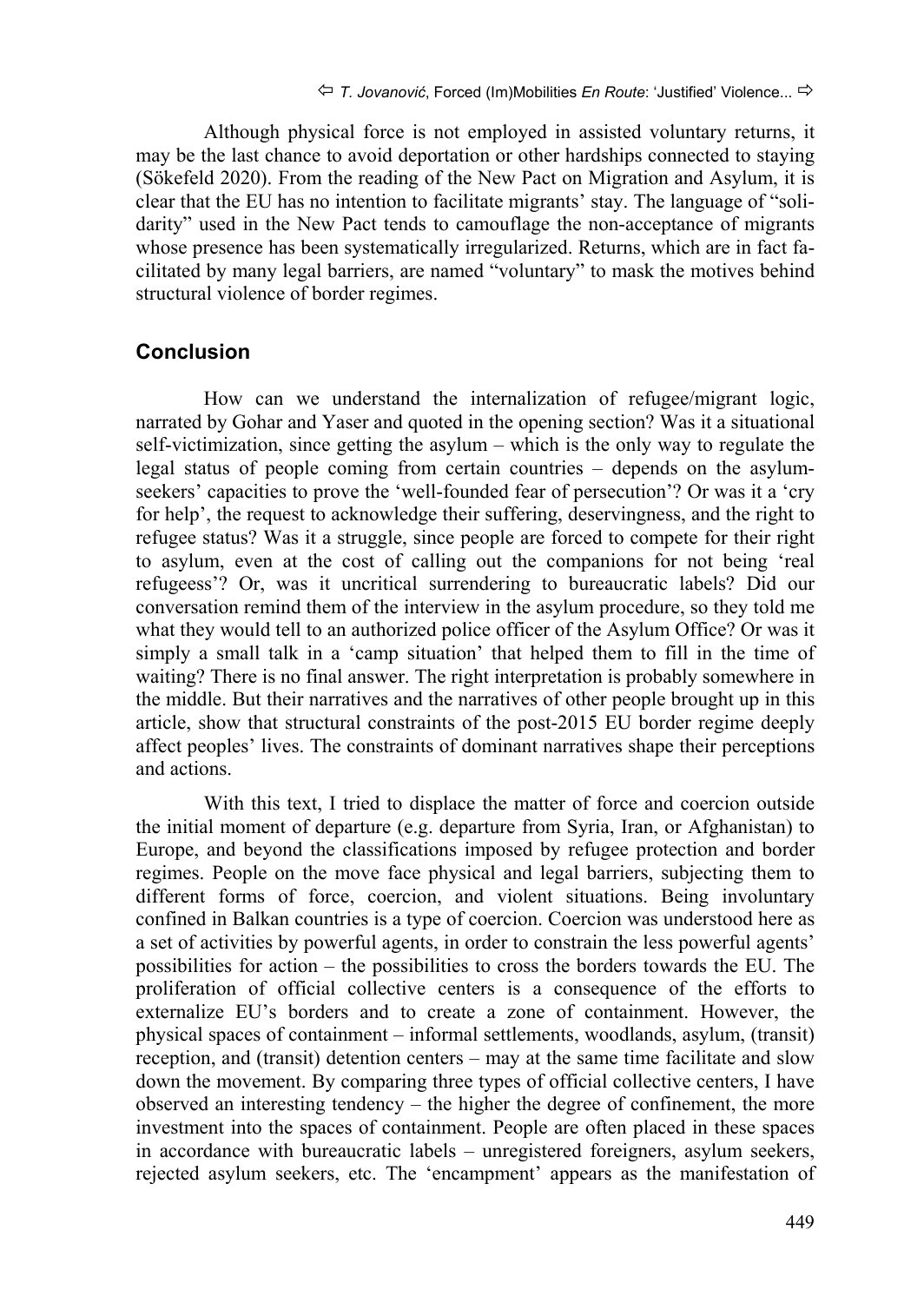security-humanitarian logic. The narrative about border-crossers as people being *in*  danger and *a* danger has been explicitly used as a justification for forced relocations to camps*.*

The structural violence of legal barriers produces severe difficulties in accessing asylum in Serbia and prevents people to move forward. As a response, people find ways to navigate through the 'cracks' of the system and express individual or collective agency. While being confined, they express individual agency through trying to make their lives bearable  $-$  e.g. to become volunteer interpreters. The practice of 'game' is somewhere between an expression of collective agency and a type of forced mobility.

Forced mobilities between and within Serbia and Croatia include relocations to camps and detention centers, lawful and unlawful expulsions from the states. The very practice of 'push-backs' indicates that physical force and violence are employed to secure the borders – to 'push' people from the external borders of the EU. However, the argument about forced (im)movements *en route* to Europe encopasses both physical and non-physical violence. The so-called voluntary returns officially cannot be classified as forced movement, but it shows that the current asylum, border, and immigration policies find ways to hinder the movement within the framework of liberal-democratic governance.

The intention behind my argument about forced (im)mobilities during the journeys was not to present people on the move merely as suffering and vulnerable individuals in need of protection but to point out hidden patterns that further reproduce the cycle of violence connected to migration, borders, and displacement at the periphery of the EU. The violence is hidden, covered-up, or justified, but also perpetrated in the name of law, security, and protection. Physical, structural, and cultural violence in migrants' journeys alternate with each other. People moving around the Balkans are going through processes of regularization and irregularization while trying to improvise lives in violent and changing circumstances. Metaphorically speaking, they are *playing the game* while being *played*.

# **References**

- Ahmetašević, Nidžara. 2021. "Limits to Access to Asylum Along the Balkan Route." *Refugee Rights Europe Reports*. https://refugee-rights.eu/wp-content/uploads/2020/07/RRE\_LimitedAccess ToAsylumAlongTheBalkanRoute.pdf. (Accessed Јunе 30, 2021).
- Anderson, Scott A. 2010. "The Enforcement Approach to Coercion." *Journal of Ethics and Social Philosophy* 5 (1): 1–32.
- Apostolova, Raia. 2016. "The Real Appearance of the Economic/Political Binary: Claiming Asylum in Bulgaria. " *Intersections. East European Journal of Society and Politics* 2 (4): 33–50.

Arendt, Hannah. 1970. *On Violence*. New York: Harcourt Brace Jovanovich.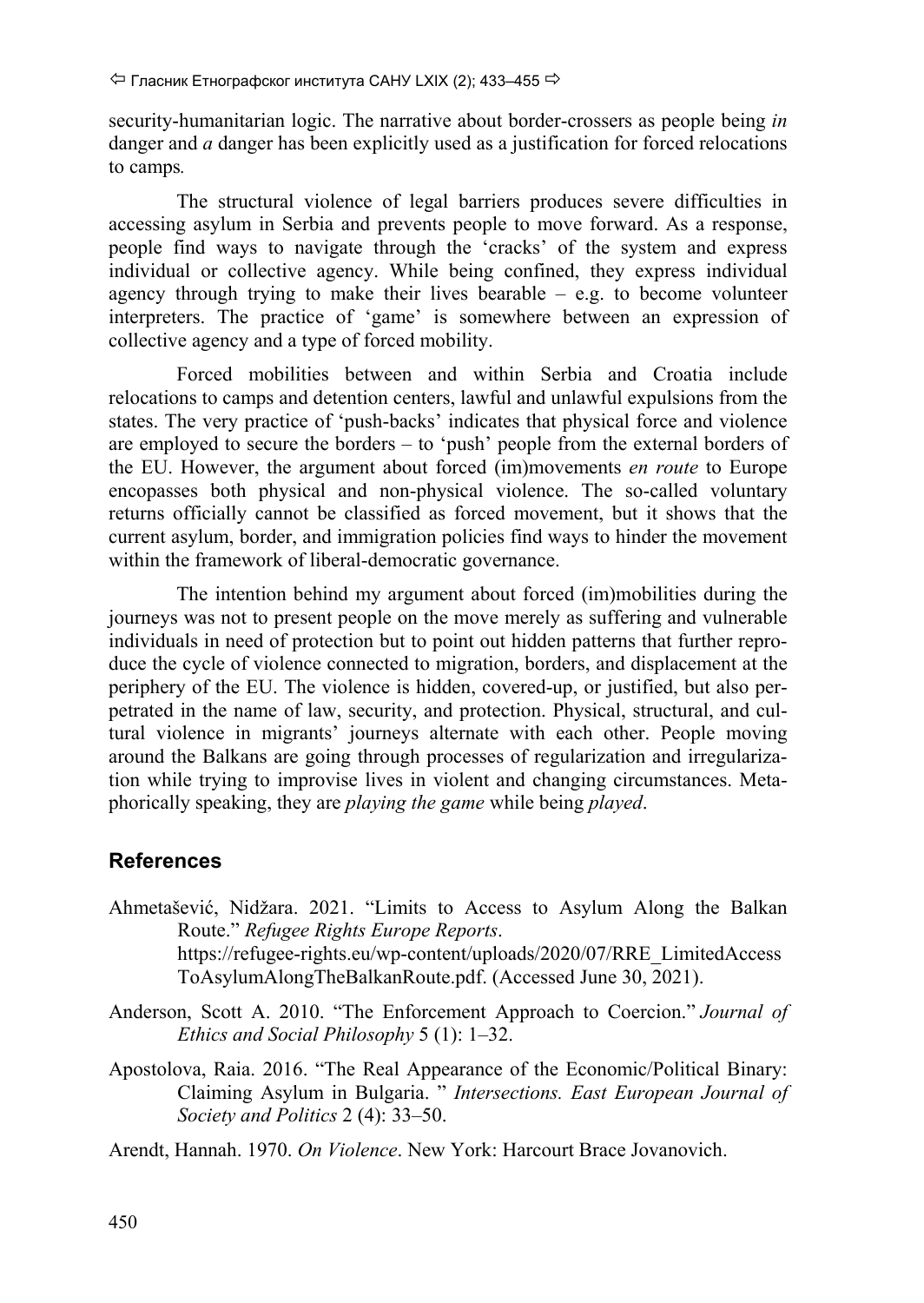- Augustová, Karolína. 2021. "Games, Push-backs and the Everyday Violence at the Bosnian-Croatian Border." Doctoral dissertation, Aston University, Birmingham, UK.
- Bakewell, Oliver. 2014. "Encampment and Self-settlement." In *Oxford Handbook of Refugee and Forced Migration Studies*, eds. Elena Fiddian-Qasmiyeh, Gil Loescher, Katy Long & Nando Sigona: 127–138. Oxford: Oxford University Press.
- Belgrade Centre for Human Rights. 2021. "Right to Asylum in the Republic of Serbia 2020." http://www.bgcentar.org.rs/bgcentar/eng-lat/wpcontent/uploads/2014/01/Right-to-Asylum-in-Serbia-2020.pdf. (Accessed Јunе 30, 2021).
- Bigo, Didier. 2002. "Security and Immigration: Toward a Critique of the Governmentality of Unease." *Alternatives* 27: 63–92.
- Bloom, Tendayi & Verena Risse. 2014. "Examining Hidden Coercion at State Borders: Why Carrier Sanctions Cannot be Justified." Ethics & Global Politics 7 (2): 65–82.
- Border Violence Monitoring Network. 2020. "Balkan Region Report April/May 2020." Illegal Push-Backs and Border Violence Reports. https://www.borderviolence.eu/wp-content/uploads/Balkan-Region-Report-May-2020.pdf. (Accessed Јanuary 30, 2021).
- Bufacchi, Vittorio. 2005. "Two Concepts of Violence." *Political Studies Review* 3 (2): 193– 204.
- Butler, Judith. 1997. *The Psychic Life of Power: Theories in Subjection*. Stanford, California: Stanford University Press.
- Bužinkić, Emina. 2020. Deported Man, Secured State. A Long Trajectory of a Deportation." *movements. Journal for Critical Migration and Border Regime Studies* 5 (1): 279–285.
- Cabot, Heath. 2019. "The Business of Anthropology and the European Refugee Regime." *American Ethnologist* 46 (3): 261–275.
- Casas-Cortes, Maribel, Nicholas De Genova, Glenda Garelli, Giorgio Grappi, Martina Tazzioli & Irene Peano. 2015. "Subjectivity". In New Keywords: Migration and Borders. *Cultural Studies* 29 (1): 83–85.
- Casas‐Cortes, Maribel, Sebastian Cobarrubias & John Pickles. 2015. "Riding Routes and Itinerant Borders: Autonomy of Migration and Border Externalization." *Antipode* 47 (4): 894–914.
- Cleton, Laura & Sébastien Chauvin. 2020. "Performing Freedom in the Dutch Deportation Regime: Bureaucratic Persuasion and the Enforcement of 'Voluntary Return'." *Journal of Ethnic and Migration Studies* 46 (1): 297– 313.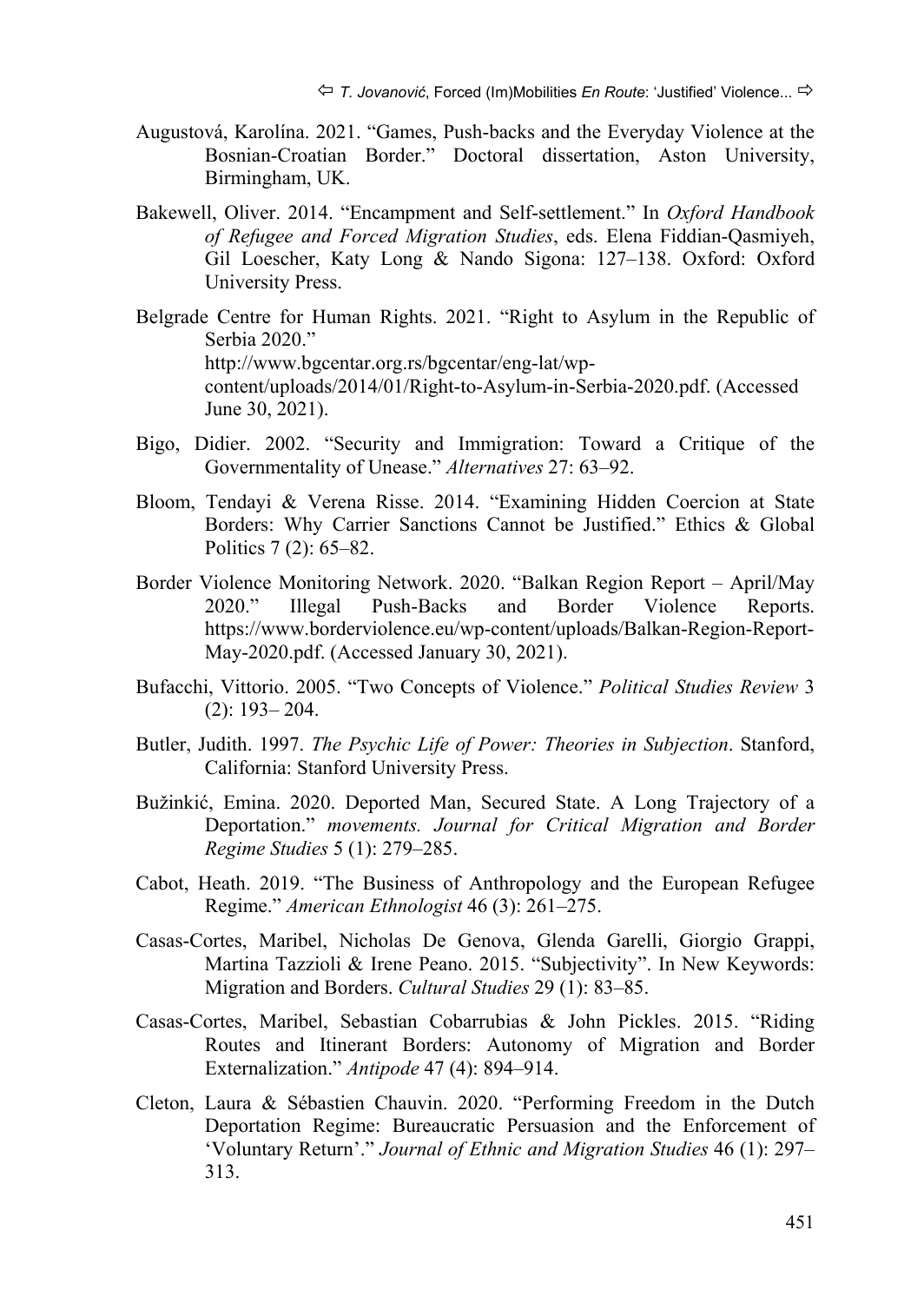- Collinson, Sarah. 1996. "Visa Requirements, Carrier Sanctions, 'Safe Third Countries' and 'Readmission': The Development of an Asylum 'Buffer Zone' in Europe." *Transactions of the Institute of British Geographers* 21  $(1): 76–90.$
- De Genova, Nicholas P. 2002. "Migrant 'Illegality' and Deportability in Everyday Life." *Annual Review of Anthropology* 31 (1): 419–447.
- Dewey, John. 1916. "Force and Coercion." *The International Journal of Ethics* 26 (3): 359–367.
- Düvell, Franck. 2012. "Transit Migration: A Blurred and Politicised Concept." *Population, Space and Place* 18 (4): 415–427.
- European Commission. 2020. Communication from the Commission on a New Pact on Migration and Asylum. https://eur-lex.europa.eu/resource.html?uri=cellar:85ff8b4f-ff13-11eab44f-01aa75ed71a1.0002.02/DOC\_3&format=PDF (Accessed Јanuary 26, 2021).
- Faist, Thomas. 2018. "The Moral Polity of Forced Migration." *Ethnic and Racial Studies* 41 (3): 412–423.
- Fassin, Didier. 2005. "Compassion and Repression: The Moral Economy of Immigration Policies in France." Cultural Anthropology 20 (3): 362–387.
- Fontanari, Elena. 2017. "It's my Life. The Temporalities of Refugees and Asylum-Seekers within the European Border Regime." *Etnografia e ricerca qualitativa* 10 (1): 25–54.
- Fontanari, Elena. 2019. Lives in Transit: An Ethnographic Study of Refugees' Subjectivity across European Borders. New York, NY: Routledge.
- Galtung, Johan. 1990. "Cultural violence." *Journal of Peace Research* 27 (3): 291– 305.
- Gibney, Matthew J. 2013. "Is Deportation a Form of Forced Migration?" *Refugee Survey Quarterly* 32 (2): 116–129.
- Glasman, Joël. 2017. "Seeing Like a Refugee Agency: A Short History of UNHCR Classifications in Central Africa (1961–2015)." *Journal of Refugee Studies* 30 (2): 337–362.
- Global Detention Project. 2019. "Country Report Immigration Detention in Croatia: Shrinking Space for Independent Monitoring, April 2019." https://www.globaldetentionproject.org/wp-content/uploads/2019/04/GDP-Immigration-Detention-in-Croatia.pdf (Accessed February 6, 2021).
- Hameršak, Marijana & Iva Pleše. 2018. "Confined in Movement: The Croatian Section of the Balkan Refugee Corridor." In *Formation and Disintegration of the Balkan Refugee Corridor: Camps, Routes and Borders in Croatian Context*, eds. Emina Bužinkić & Marijana Hameršak: 9–43. Zagreb-München: Institute of Ethnology and Folklore Research, Centre for Peace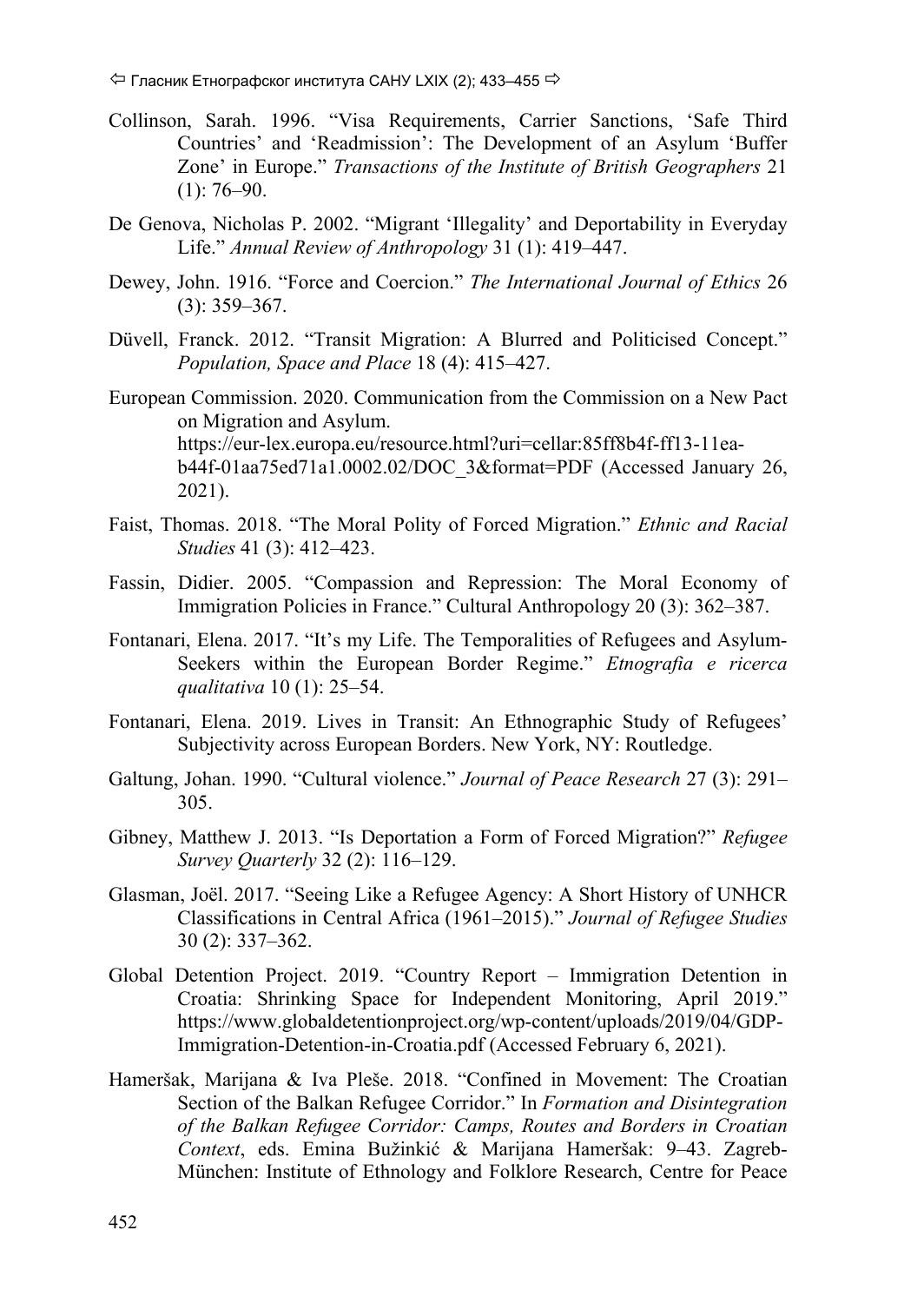Studies, Faculty of Political Science University of Zagreb, Centre for Ethnicity, Citizenship and Migration, bordermonitoring.eu e.V.

- Hameršak, Marijana, Sabine Hess, Marc Speer & Marta Stojić Mitrović. 2020. "The Forging of the Balkan Route. Contextualizing the Border Regime in the EU Periphery." *Movements. Journal for Critical Migration and Border Regime Studies* 5 (1): 9–29.
- Hess, Sabine & Bernd Kasparek. 2017. "Under Control? Or Border (as) Conflict: Reflections on the European Border Regime." Social Inclusion 5 (3): 58– 68.
- Hollifield, James F. 2004. "The Emerging Migration State." *International Migration Review* 38 (3): 885–912.
- Huysmans, Jef. 2006. *The Politics of Insecurity: Fear, Migration and Asylum in the EU*. New York, NY: Routledge.
- Isakjee, Arshad, Thom Davies, Jelena Obradović‐Wochnik & Karolína Augustová. 2020. "Liberal Violence and the Racial Borders of the European Union." *Antipode* 52 (6): 1751–1773.
- Khosravi, Shahram. 2018. "Afterword. Experiences and Stories along the Way." *Geoforum*: 1–4.
- Klikaktiv, ERIM & Transbalkan Solidarity. 2020. "Press Release on the Action of Forced Relocation of Irregularized Migrants by the Gendarmerie in the Municipality of Sid." https://erim.ief.hr/en/vijesti/saopstenje-povodomakcije-prinudnog-premestanja-iregularizovanih-migranata-od-stranezandarmerije-u-opstini-sid/. (Accessed February 9, 2021).
- Korac, Maja. 2020. "Gendered and Racialised Border Security: Displaced People and the Politics of Fear." *International Journal for Crime, Justice and Social Democracy* 9 (3): 75–86.
- Kovačević, Nikola. 2021. "Country Report: Serbia 2020." The Asylum Information Database (AIDA) Reports. https://asylumineurope.org/wp-content/uploads/2021/03/AIDA-SR\_2020update.pdf. (Accessed June 30, 2021).
- Lipovec Čebron, Uršula & Jelka Zorn. 2016. "Avtonomija in nadzor migracij v Evropskih 'tamponskih conah'." *Dve domovini* 43 (1): 61–75.
- López Marín, Bernardo & Gianmaria Lenti. 2019. "Between Coercion and Improvisation: The Case of Irregularised Migrants in Transit Across Mexico." *Sites: A Journal of Social Anthropology and Cultural Studies* 16 (2): 214–233.
- Lubkemann, Stephen C. 2008. "Involuntary Immobility: On a Theoretical Invisibility in Forced Migration Studies." *Journal of Refugee Studies* 21 (4): 454–475.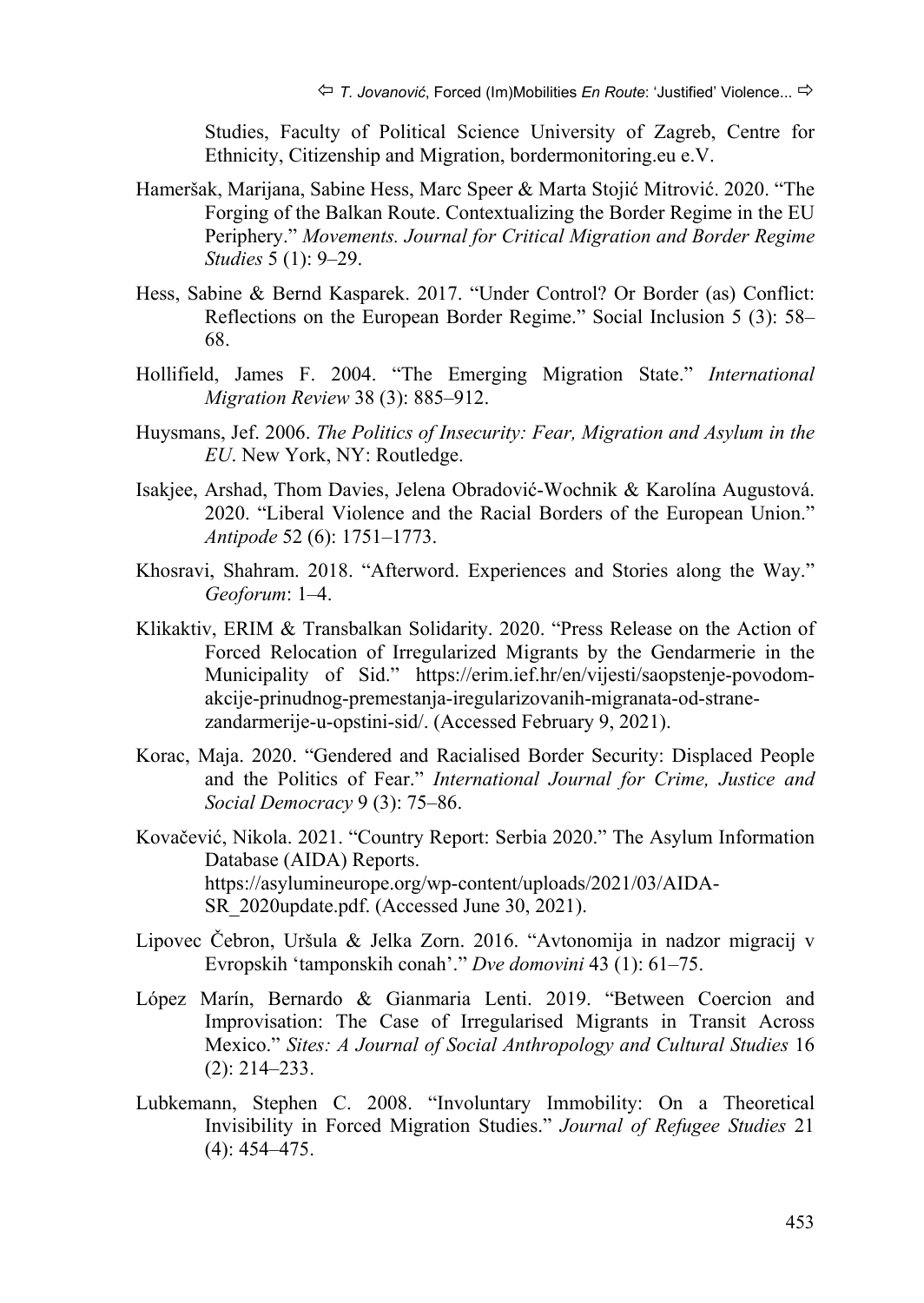- Mandic, Danilo. 2017. "Trafficking and Syrian Refugee Smuggling: Evidence from the Balkan route." *Social Inclusion* 5 (2): 28–38.
- Mandić, Danilo. 2021. "What is the Force of Forced Migration? Diagnosis and Critique of a Conceptual Relativization." *Theory and Society*, first published online, https://doi.org/10.1007/s11186-021-09446-0
- MSF. 2017. "Games of Violence: Unaccompanied Children and Young People Repeatedly Abused by EU Member State Border Authorities." https://www.msf.org/sites/msf.org/files/serbia-games-of-violence-3.10.17.pdf. (Accessed Јanuary 30, 2021).
- Perkowski, Nina. 2018. "Frontex and the Convergence of Humanitarianism, Human Rights and Security." *Security Dialogue* 49 (6): 457–475.
- Petrović, Duško. 2018. "Humanitarian Exceptionalism: Normalization of Suspension of Law in Camp and Corridor." In *Formation and Disintegration of the Balkan Refugee Corridor: Camps, Routes and Borders in Croatian Context*, eds. Emina Bužinkić & Marijana Hameršak: 43–62. Zagreb-München: Institute of Ethnology and Folklore Research, Centre for Peace Studies, Faculty of Political Science University of Zagreb, Centre for Ethnicity, Citizenship and Migration, bordermonitoring.eu e.V.
- Push-Back Map Collective. 2020. "The Push-Back Map. Mapping Border Violence in Europe and Beyond. A Collective Self-Reflection." *movements. Journal for Critical Migration and Border Regime Studies* 5 (1): 197–204.
- Rivetti, Paola. 2013. "Empowerment without Emancipation: Performativity and Political Activism among Iranian Refugees in Italy and Turkey." *Alternatives: Global, Local, Political* 38 (4): 305–320.
- Rydzewski, Robert. 2020. "Hope, Waiting, and Mobility. Migrant Movement in Serbia after the EU-Turkey Deal." *movements. Journal for Critical Migration and Border Regime Studies* 5 (1): 75–96.
- Scheel, Stephan & Vicki Squire. 2014. "Forced Migrants as Illegal Migrants." In *The Oxford Handbook of Refugee and Forced Migration Studies*, eds. Elena Fiddian-Qasmiyeh, Gil Loescher, Katy Long & Nando Sigona, 188– 199. Oxford: Oxford Handbooks.
- Scheel, Stephan, Glenda Garreli and Martina Tazzioli. 2015. "Politics of Protection". In New Keywords: Migration and Borders. *Cultural Studies* 29  $(1): 70-73.$
- Schindel, Estela. 2019. "Death by 'Nature': The European Border Regime and the Spatial Production of Slow Violence." *Environment and Planning C*: first published online, https://doi.org/10.1177/2399654419884948.
- Sökefeld, Martin. 2020. "Forced Migration, the Other Way Round? The Politics of Deporting Afghans from Germany." In *Forced Migration and Conflict-Induced Displacement: Impacts and Prospective Responses*, eds.